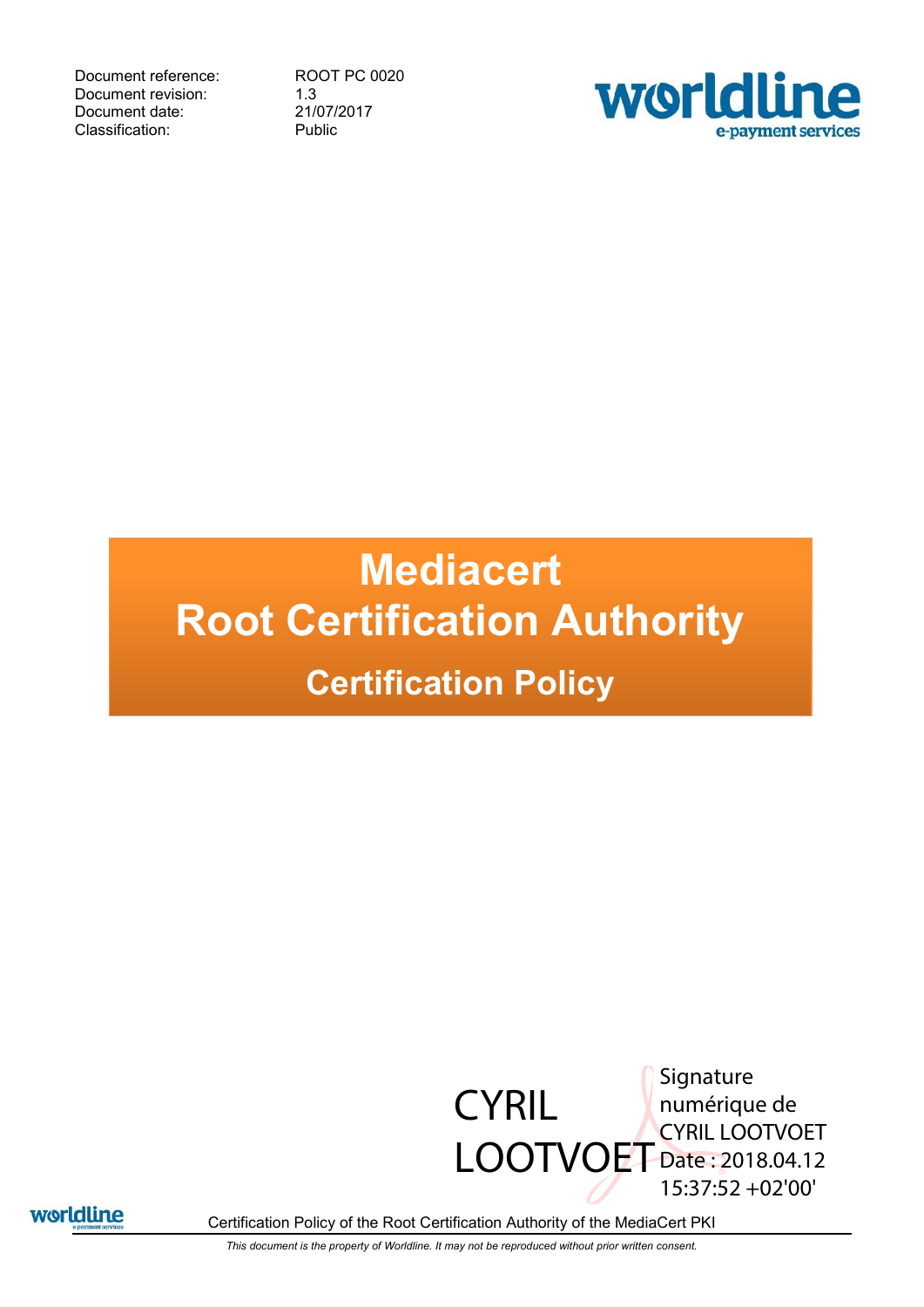# **Contents**

| 1.1<br>1.2<br>1.3<br>1.4<br>1.5<br>1.6                                              |                                                                                       |  |
|-------------------------------------------------------------------------------------|---------------------------------------------------------------------------------------|--|
| $\overline{2}$                                                                      |                                                                                       |  |
| 2.1<br>2.2<br>2.3<br>2.4                                                            |                                                                                       |  |
| 3                                                                                   |                                                                                       |  |
| 3.1<br>3.2<br>3.3<br>3.4                                                            |                                                                                       |  |
| 4                                                                                   | Operational Requirements with regard to the life cycle of certificates 11             |  |
| 4.1<br>4.2<br>4.3<br>4.4<br>4.5<br>4.6<br>4.7<br>4.8<br>4.9<br>4.10<br>4.11<br>4.12 |                                                                                       |  |
| 5                                                                                   |                                                                                       |  |
| 5.1<br>5.2<br>5.3<br>5.4<br>5.5<br>5.6<br>5.7<br>5.8                                |                                                                                       |  |
| 6                                                                                   |                                                                                       |  |
| 6.1<br>6.2<br>6.3<br>6.4<br>6.5<br>6.6<br>6.7<br>6.8                                | Security measures for the protection of private keys and for cryptographic modules 22 |  |
| 7                                                                                   |                                                                                       |  |
| 7.1<br>7.2<br>7.3                                                                   |                                                                                       |  |
| 8                                                                                   |                                                                                       |  |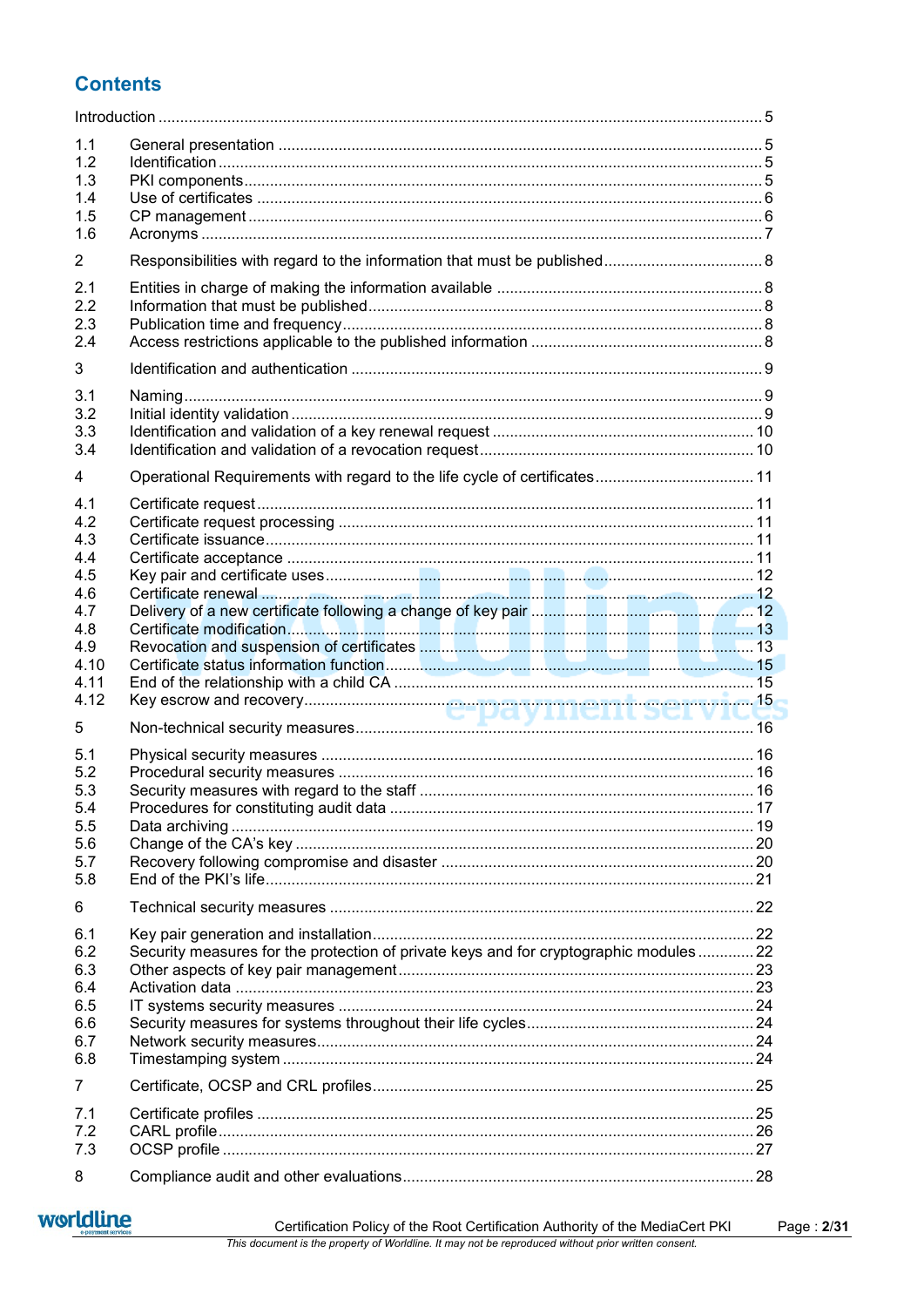| 8.1  |  |
|------|--|
| 8.2  |  |
| 8.3  |  |
| 8.4  |  |
| 8.5  |  |
| 8.6  |  |
| 9    |  |
| 9.1  |  |
| 9.2  |  |
| 9.3  |  |
| 9.4  |  |
| 9.5  |  |
| 9.6  |  |
| 9.7  |  |
| 9.8  |  |
| 9.9  |  |
| 9.10 |  |
| 9.11 |  |
| 9.12 |  |
| 9.13 |  |
| 9.14 |  |
| 9.15 |  |
| 9.16 |  |
| 9.17 |  |
| 10   |  |

worldline

e-payment services

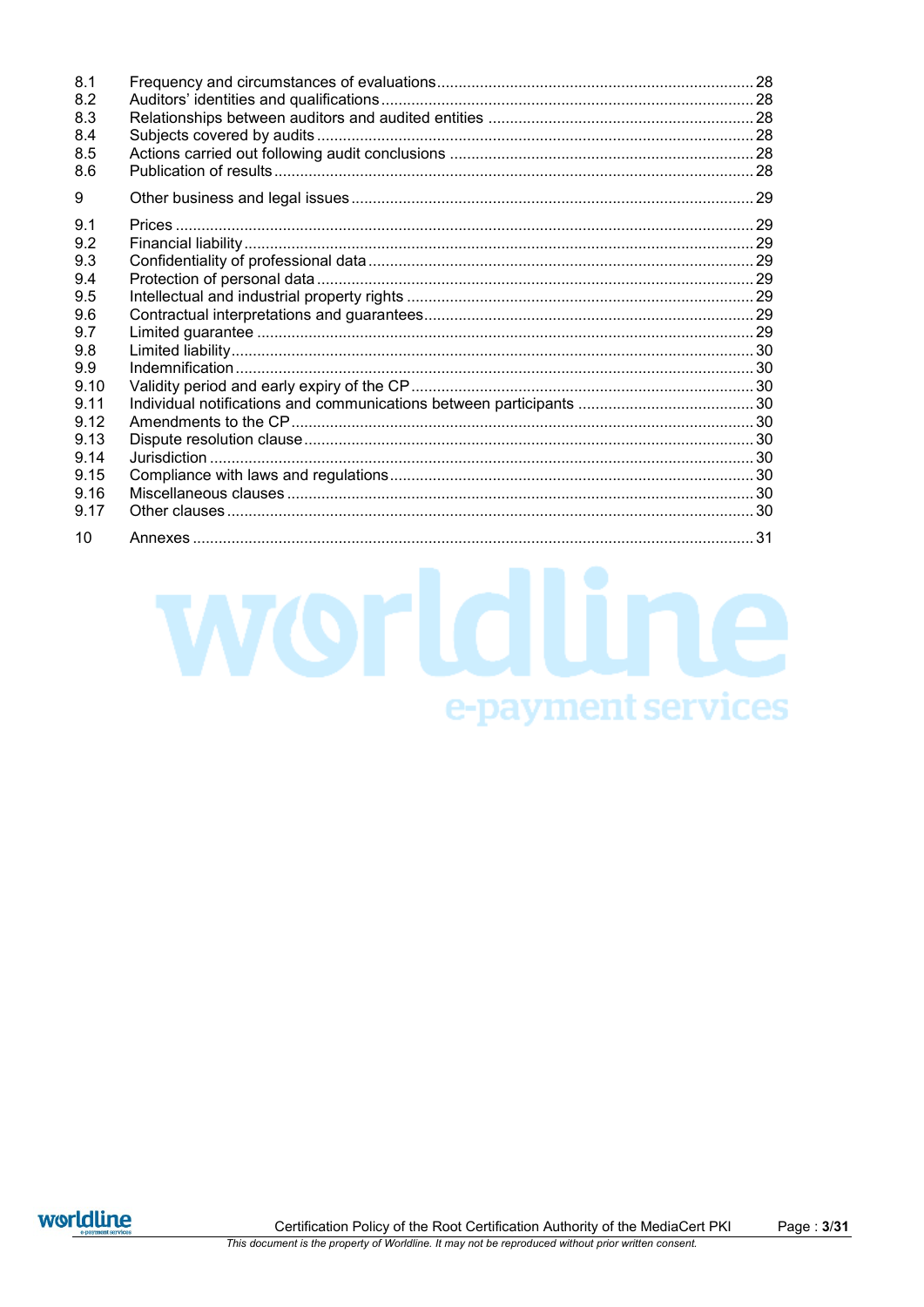# **Changelog**

| <b>Version</b> | <b>Date</b> | <b>Description</b>                               | <b>Author</b>           | <b>Validation</b>     |
|----------------|-------------|--------------------------------------------------|-------------------------|-----------------------|
| 1.0            | 7/27/2012   | Creation                                         | D Cogny                 | D Bonnin              |
| 1.1            | 11/5/2015   | Update before publication                        | J.J. Milhem             | ΝA                    |
| 1.2            | 11/23/2015  | Update 2.1 and 2.2                               | Q Alexandre             | ΝA                    |
| 1.3            | 7/21/2017   | Update to take into the eIDAS regulation account | A. Borel<br>F. DA SILVA | Security<br>Committee |





Certification Policy of the Root Certification Authority of the MediaCert PKI Page : **4**/**31** *This document is the property of Worldline. It may not be reproduced without prior written consent.*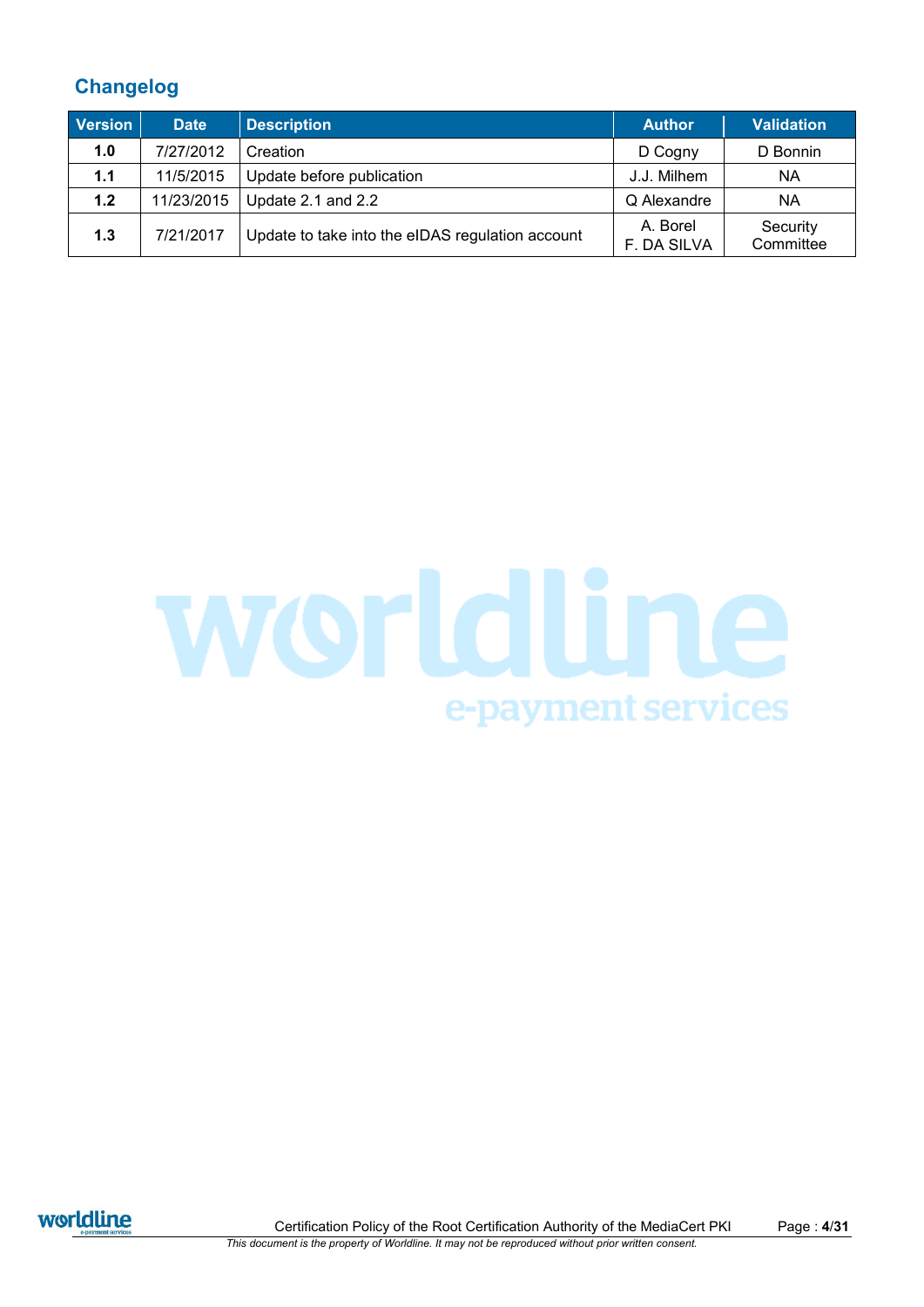# **Introduction**

# **1.1 General presentation**

This document describes the certification policy (CP) of Worldline's MediaCert Root Certification Authority. It is the highest-level authority within the MediaCert Private Key Infrastructure (PKI) set up by Worldline. This PKI called MediaCert consists of this Root Certification Authority, to which specialized child Certification Authorities are attached for internal needs or customer project support needs e.g. the provision of extranet access certificates, extranets, signature certificates or other.

NB 1: This Certification Authority marks the early renewal of a MediaCert Root Certification Authority created in 2002.

NB 2: This PKI and its Certification Authorities are not intended for commercial purposes.

# **1.2 Identification**

The name of the Certification Authority concerned by this CP is "MediaCert".

AFNOR has assigned number **1.2.250.1.111** to Worldline as the OID root under which the OIDs of the various Certification Authorities are created. The format of the CAs' OIDs is 1.2.250.1.111.xyz where

- x is the year of creation of the Certification Authority e.g. 2012 => 12
- *y* is the number assigned to the Certification Authority by Worldline; this number is based on the year of creation.
- z is the major version of the CP.

The OID assigned to this CP is **1.2.250.1.111.12.4.1**.

The *Distinguished Name* (DN) of the MediaCert Root Certification Authority is

 $C = FR$  $O =$  Atos Worldline OU = 0002 378901946 CN = AC Racine - Root CA - 2012

# **1.3 PKI components**

This PKI consists of several functional blocks, in particular Certification Authority and Registration Authority functions.

## **1.3.1 Certification Authority (CA) function**

The CA provides the certificate management services of the associated child CAs:

- processing of certification requests,
- issuance of certificates to requisitioners,
- processing of revocation requests, and
- the publication of its certificate and the CARLs.

The Root CA signs the certificates and the CARLs that it issues with its private key and is responsible for them. This CA is by definition a self-signed CA.

These features are provided by the PKI software used in conjunction with an HSM for the generation and storage of the private key, and the signing of certificates CARLs.

Certification Policy of the Root Certification Authority of the MediaCert PKI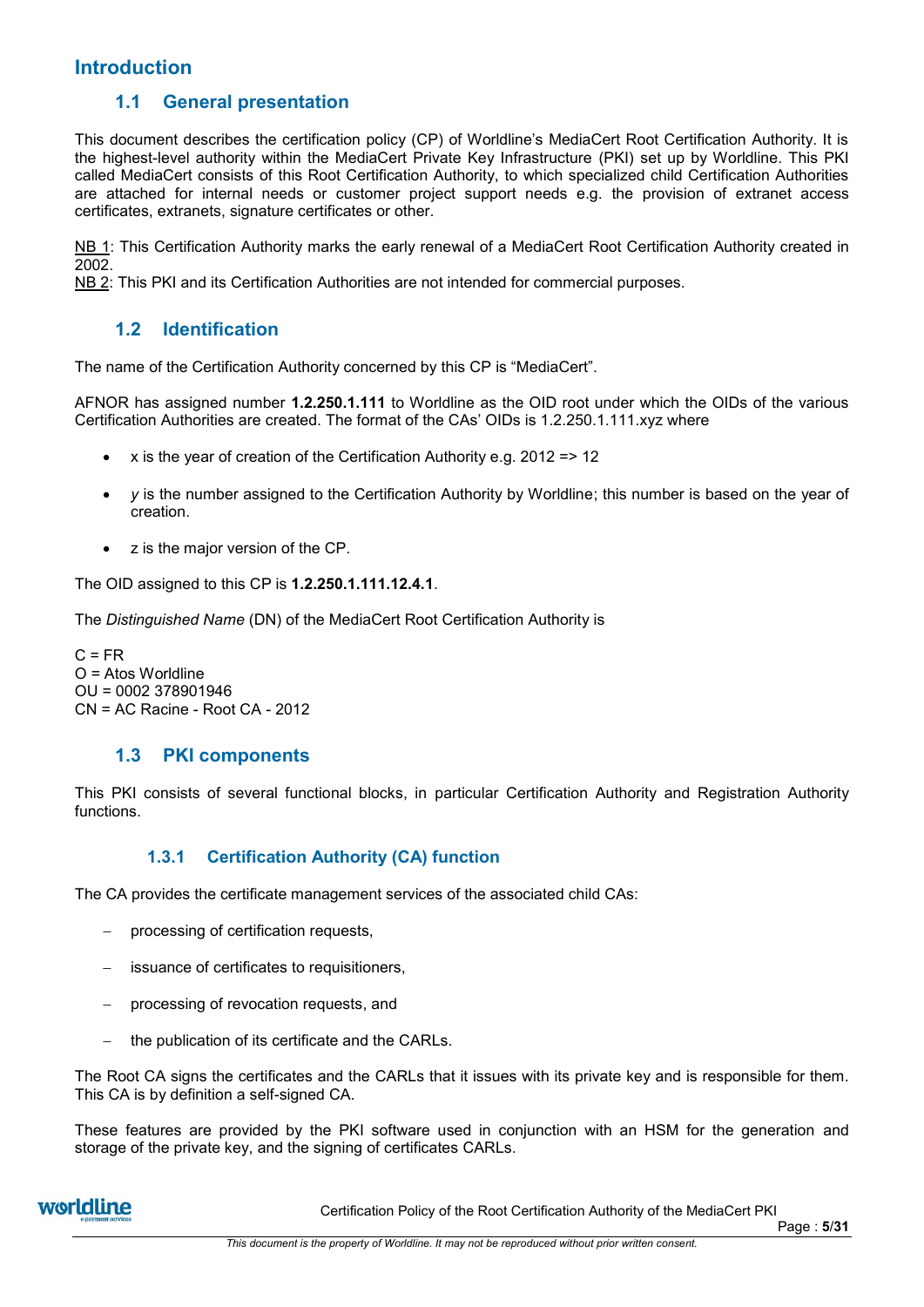#### **1.3.1.1 Certificate generation function**

This function generates the certificates from the information given by the Security Committee as a CSR and a certificate template defined during the configuration of the Root CA.

#### **1.3.1.2 Function for generating the secret elements of a child CA**

Not applicable The keys of a child CA are generated at its level.

#### **1.3.1.3 Publication function**

The Root CA's certificate is given to persons in charge of the relevant Certification Authorities, or their deputies, who implement certificates of a child CA in the form of a certification chain containing this root certificate and that of the child CA used.

#### **1.3.1.4 Revocation management function**

This function processes the revocation requests submitted to the CA. This results in the immediate publication of a new CARL, which is sent to the persons in charge of the Certification Authorities concerned.

## **1.3.2 Registration Authority (RA) function**

There is no administrative entity per se that processes with requests for child CAs because this root only signs CAs that are internal to Worldline. This is dealt with during the preparation of key ceremonies.

The PKI software provides a graphical interface that enables administrators to submit a CSR and to retrieve the corresponding certificate that is then installed in the technical environment of the child CA.

## <span id="page-5-0"></span>**1.4 Use of certificates**

#### **1.4.1 Areas of use**

The key pair of this Root CA is only used to sign MediaCert Worldline internal child CAs and its CARLs issued at regular intervals.

#### **1.4.2 Prohibited uses**

Any other use is prohibited e.g. the signing of external CAs, server certificates or persons.

## **1.5 CP management**

Worldline is responsible for drawing up this CP maintaining it and modifying it as soon as necessary. For this purpose, a Security Committee will make regularly make decisions as to the necessity of making changes to this CP. This committee is made up of

- at least one representative of the CA, and
- the security officer of the CA.

The authorized contact for any comment, request for additional information, claim or submission of a litigation file concerning this CP is

> **Comité "MediaCert" Worldline 1, rue de la Pointe Zone Industrielle A 59113 Seclin France [dlfr-mediacert-ac-otu@atos.net](mailto:dlfr-mediacert-ac-otu@atos.net)**

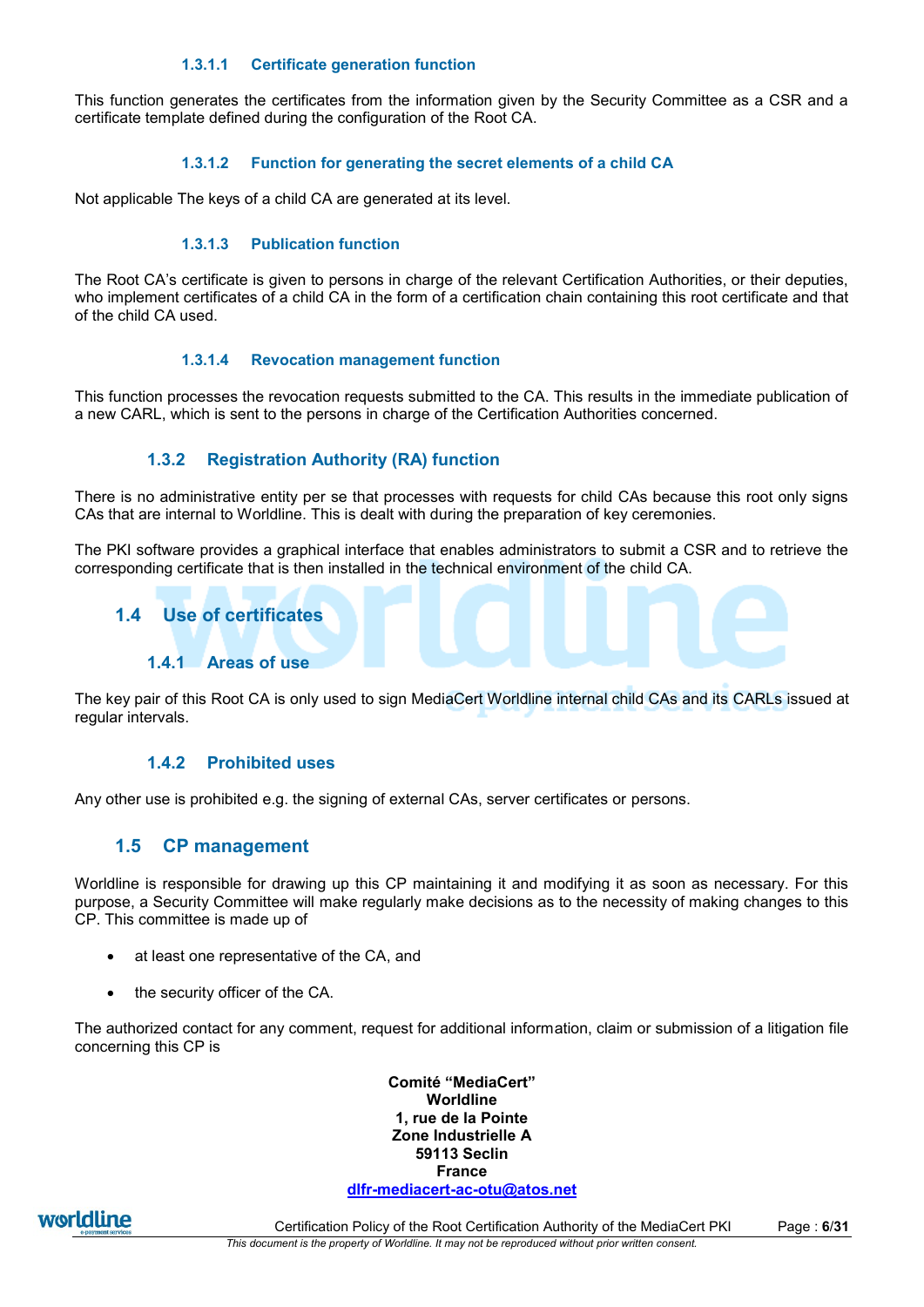# **1.6 Acronyms**

The following acronyms are used in this document:

- **CA:** Certification Authority
- **CARL:** Certification Authority Revocation List
- **CISO:** Chief Information Security Officer
- **CN:** Common Name
- **CP:** Certification Policy
- **CSR:** Certificate Signing Request
- **DN: Distinguished Name**
- HSM: Hardware Security Module
- KC: Key Ceremony
- **OID:** Object Identifier
- **PKI:** Public Key Infrastructure
- **RA:** Registration Authority

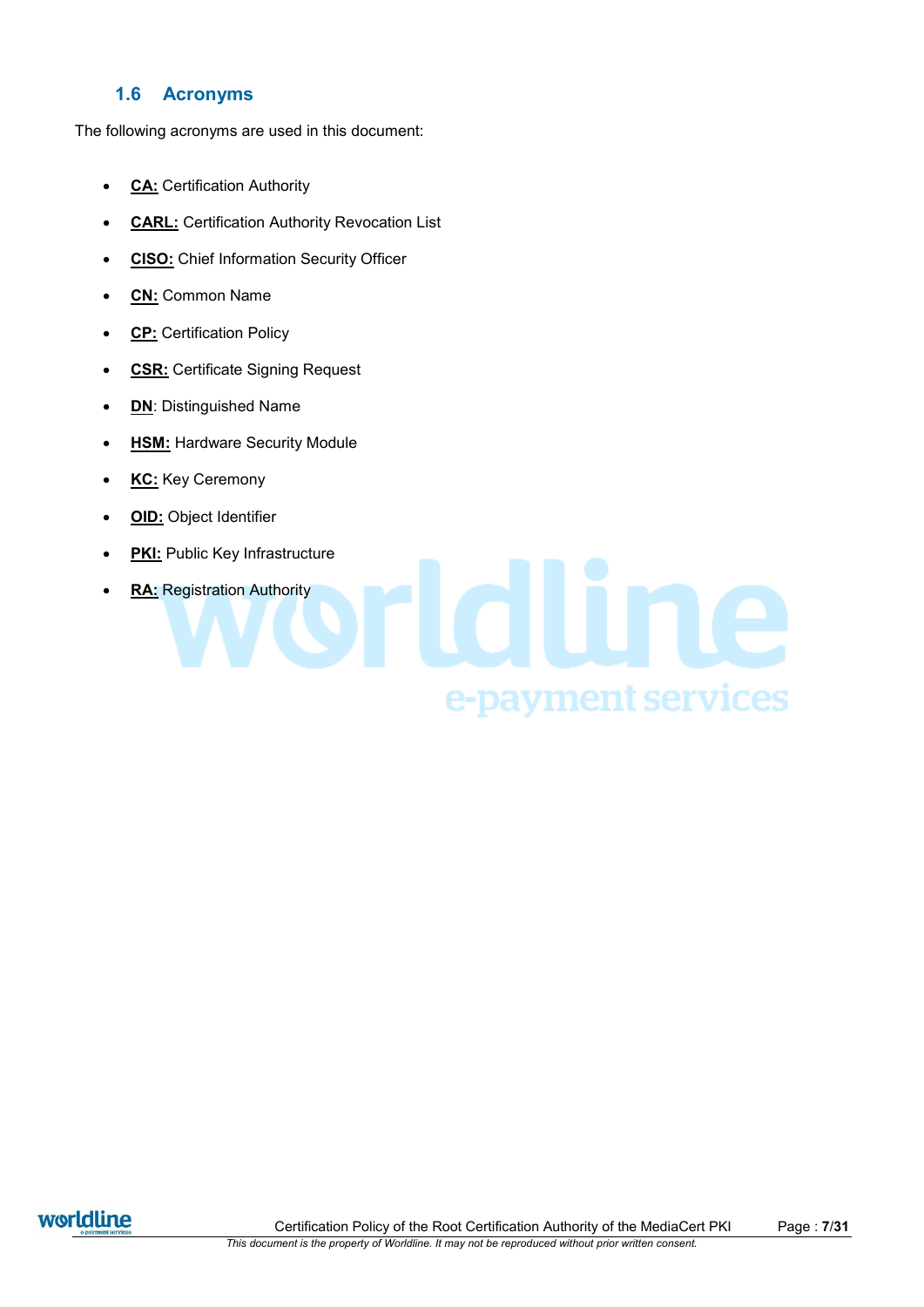# **2 Responsibilities with regard to the information that must be published**

# **2.1 Entities in charge of making the information available**

The MediaCert Committee is in charge of publishing this CP. Technical administrators manage the publication of CARLs.

# <span id="page-7-0"></span>**2.2 Information that must be published**

The MediaCert Committee publishes the CP on a shared drive accessible internally by Worldline's staff, as well as on Worldline's website ([https://www.mediacert.com\)](https://www.mediacert.com/) for public consultation purposes.

The CARLs issued by the CA are published by the technical administrators on a shared drive. The address at which CARLs are published can also be found in the certificate of the CA published on the Worldline website for public consultation purposes.

The URLs for accessing this CP and the CARL are available in the extensions of the Certificates issued by the Root CA in accordance with section [7](#page-24-0) of this document.

# **2.3 Publication time and frequency**

The CP is published after its internal validation within the Security Committee. CARLs are published within 24 hours of their generation.

# **2.4 Access restrictions applicable to the published information**

The CP and the CARLs are freely accessible in read-only mode from the web page defined in section [2.2](#page-7-0) of this document.

The published elements are signed electronically so they can be duly authenticated.

Write access to the information is strictly limited to the authorized internal administration functions of the PKI, which have write access to the shared environment used to store this information.



'es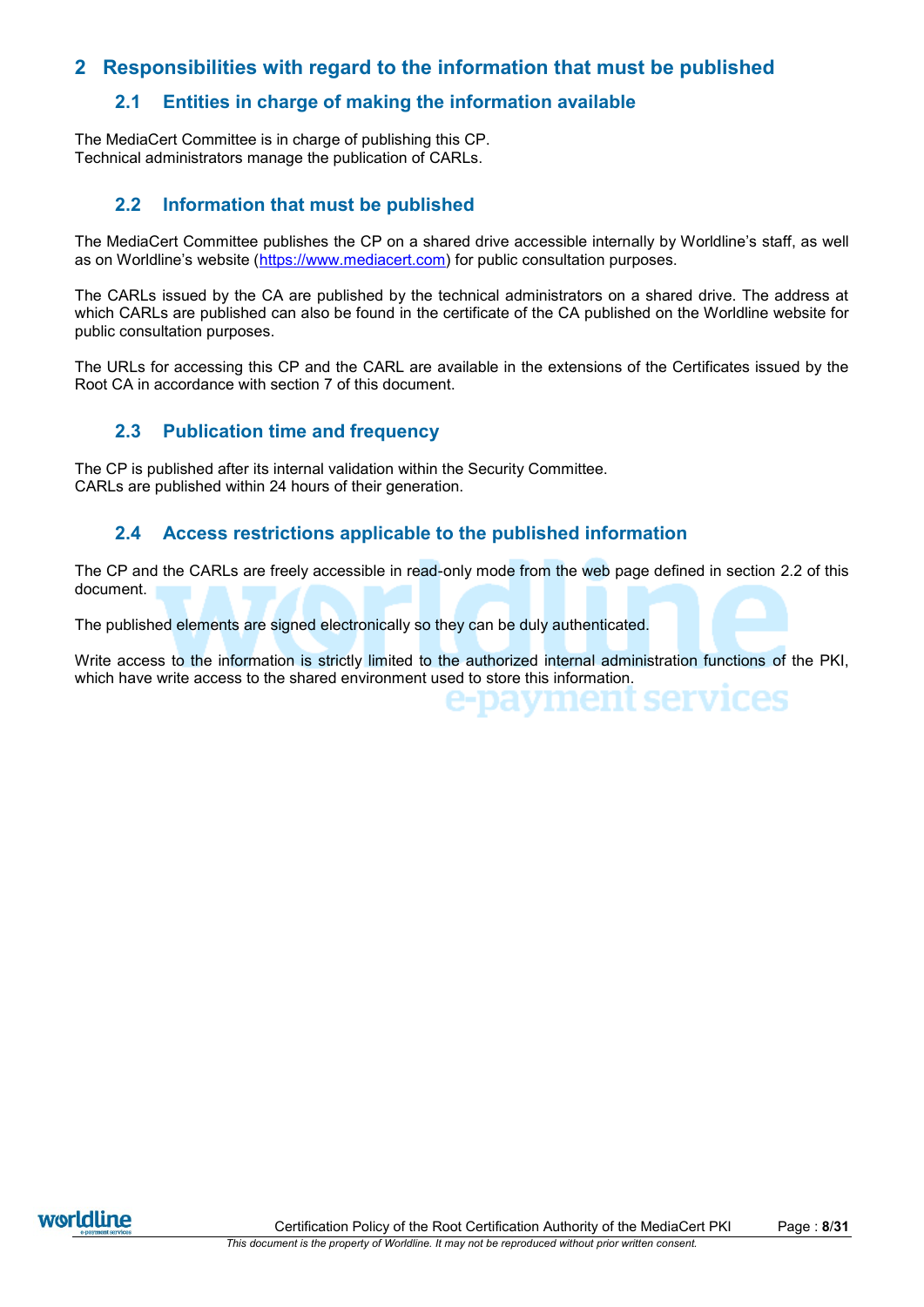# **3 Identification and authentication**

# **3.1 Naming**

# **3.1.1 Types of names**

The names used comply with the specifications of the X.500 standard.

The *"issuer"* and *"subject"* fields are identified by an X.501-type DN in the form of a "PrintableString".

# **3.1.2 Pseudonymization**

Not applicable

# **3.1.3 Rules for interpreting the various name forms**

Not applicable

## **3.1.4 Name uniqueness**

The "Common Name" (CN) field is unique to each child CA.

Any request (except for renewal) that does not comply with this rule must be refused. Therefore, throughout the life span of the CA, a CN assigned to a child CA cannot be assigned to another CA.

The uniqueness of the DN is achieved through the presence of the field called "Serial Number in DN".

## **3.1.5 Identification, authentication and role of registered trademarks**

<span id="page-8-0"></span>Not applicable

# **3.2 Initial identity validation**

# **3.2.1 Method for proving the possession of the private key**

The signing of a CSR by the associated private key provides this guarantee.

## **3.2.2 Validation of an organization's identity**

The naming data of a child CA to be signed are provided during the key ceremony preparation phase so they can be validated.

## **3.2.3 Validation of an individual's identity**

Not applicable

# **3.2.4 Unverified information**

The certificate information is validated during the key ceremony preparation phase.

## **3.2.5 Validation of the requisitioner's authority**

The requisitioner is an entity internal to Worldline.

## **3.2.6 Cross-certification of CAs**

Not applicable

worldline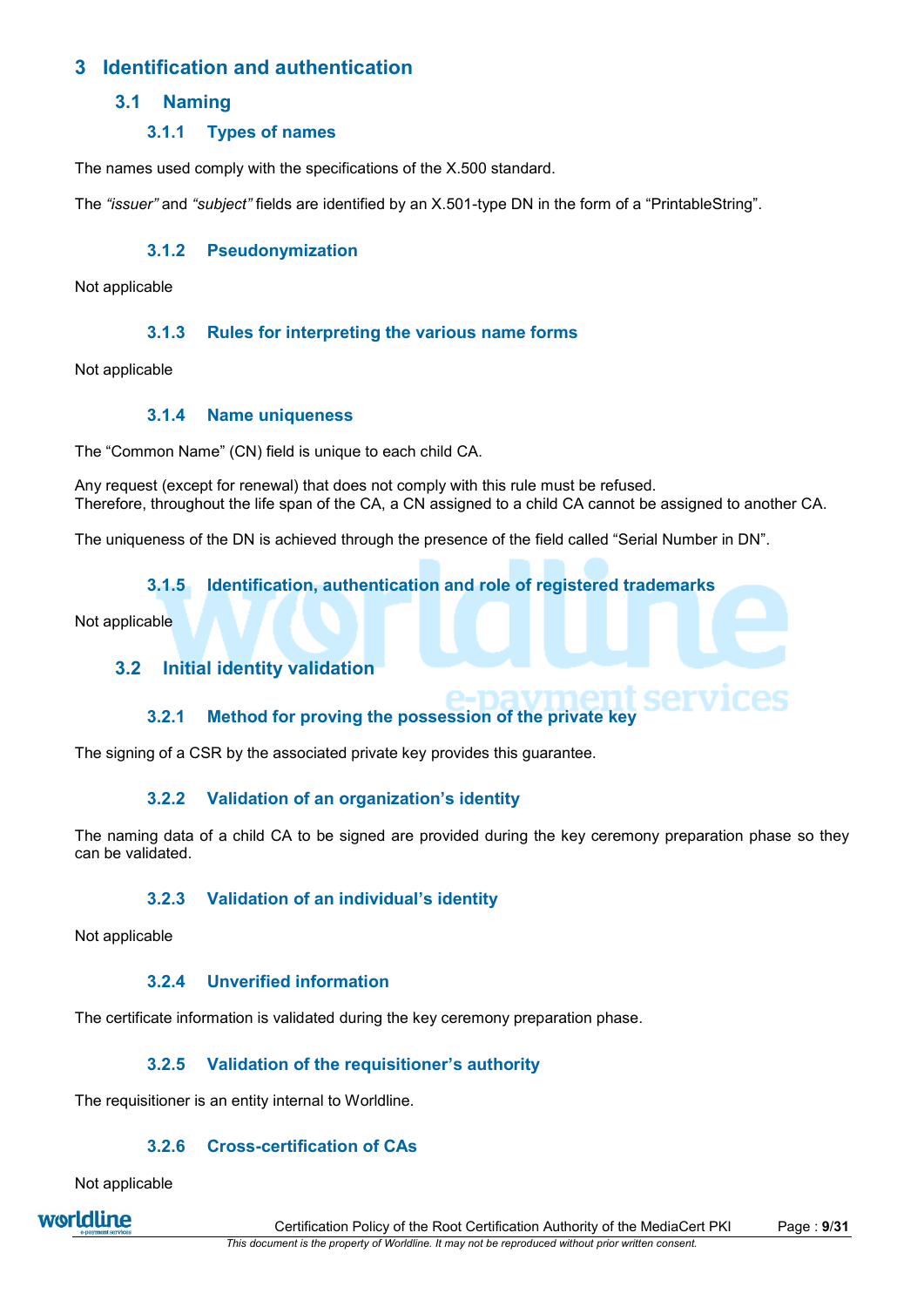# **3.3 Identification and validation of a key renewal request**

## **3.3.1 Identification and validation for common renewal**

Identification and validation for the common renewal of a child CA's certificate are carried out in accordance with section [3.2.](#page-8-0)

#### **3.3.2 Identification and validation for renewal after revocation**

Identification and validation for renewal following the revocation of a child CA's certificate are carried out in accordance with section [3.2](#page-8-0)

# **3.4 Identification and validation of a revocation request**

The revocation of a child CA can be decided after a consultation between

- $\bullet$  the entity responsible for this CA,
- the director of the MediaCert Committee, and
- the CISO in charge of the security of the Root CA.

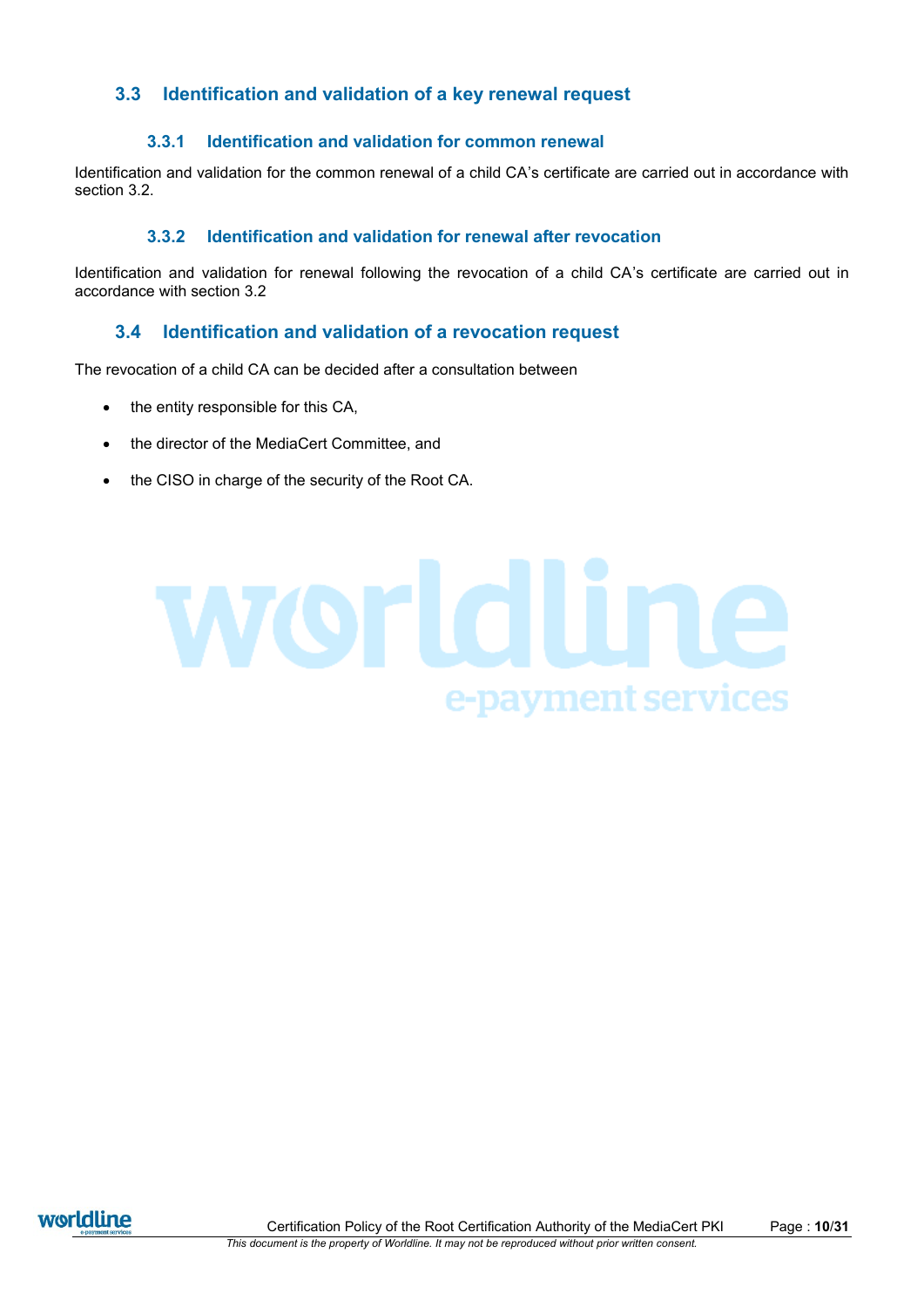# **4 Operational Requirements with regard to the life cycle of certificates**

# **4.1 Certificate request**

# **4.1.1 Origin of a certificate request**

<span id="page-10-0"></span>The certificate request comes only from an internal entity.

# **4.1.2 Process and responsibilities when drawing up a certificate request**

<span id="page-10-1"></span>Requests are subjected to prior validation of legitimacy by the MediaCert Committee.

# **4.2 Certificate request processing**

## **4.2.1 Execution of the request identification and validation processes**

Requests are identified and validated by the MediaCert Committee during the key ceremony preparation phase.

# **4.2.2 Acceptance or rejection of the request**

If the request is rejected, the MediaCert Committee informs the originator of the request and specifies the reason for the rejection (e.g. the public key is not long enough.).

## **4.2.3 Certificate duration**

This CP formulates no requirements in this regard.

# **4.3 Certificate issuance**

# **4.3.1 CA's actions regarding the issuance of the certificate**

This operation requires that the Root CA be reactivated and that several trusted roles of the PKI be present, which must be summoned.

After the validation, the CSR is submitted to the Root CA through a graphical interface during a key ceremony.

The naming elements are displayed and compared to the values specified in the key ceremony script. If they are consistent, a certificate template is chosen, and the request is submitted to the CA, which provides the certificate in return. Otherwise, the request is rejected.

<span id="page-10-2"></span>The certificate is copied to removable media so it can be delivered manually after the session.

## **4.3.2 Notification sent by the CA to inform the subject of the delivery of the certificate**

The certificate is issued after the session through the delivery of the certificate, by the MediaCert Committee, to the entity in charge of the child CA. Depending on the case, this delivery can be carried out in person, via a removable medium, or via e-mail.

# **4.4 Certificate acceptance**

## **4.4.1 Certificate acceptance process**

<span id="page-10-3"></span>Acceptance is tacit.

## **4.4.2 Certificate publication**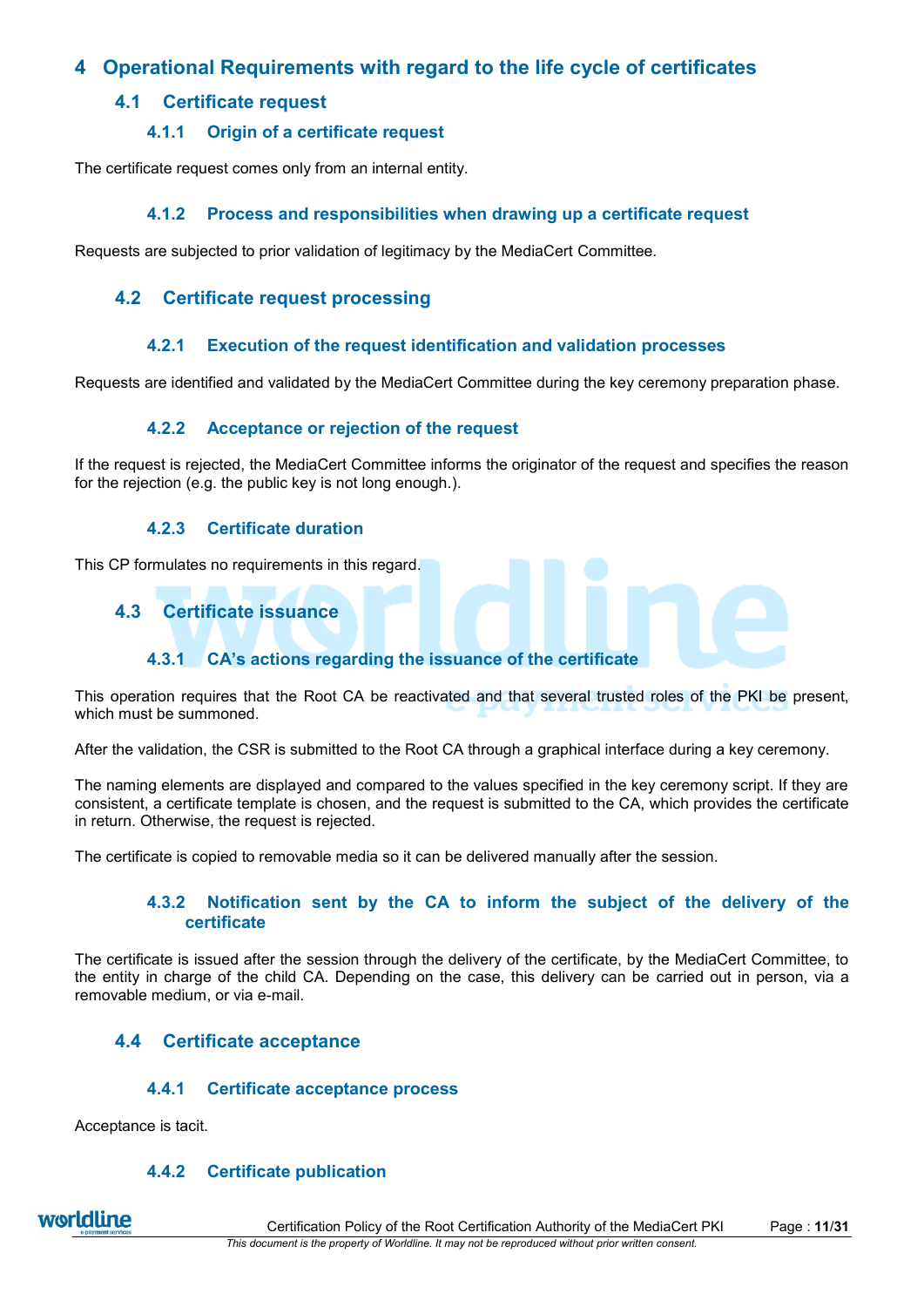<span id="page-11-0"></span>There is no publication in the Root CA's environment.

### **4.4.3 Notification sent by the CA to inform other entities of the delivery of the certificate**

Not applicable

# **4.5 Key pair and certificate uses**

### **4.5.1 Use of the private key and the certificate**

The use of a child CA's private key and the associated certificate is strictly limited to the signing of certificates and CRLs within this CA in accordance with the use provided for in its CP. Otherwise, this CA might be held liable.

This use is also indicated in the "Key\_Usage" extension of its certificate.

### **4.5.2 Use of the private key and the certificate by third parties**

Third-party certificate users must strictly comply with the authorized uses of certificates. Otherwise, they might be held liable.

## **4.6 Certificate renewal**

Renewal without a change of keys is not allowed.

# **4.7 Delivery of a new certificate following a change of key pair**

This section deals with the issuance of a new certificate to a child CA following the generation of a new key pair.

## **4.7.1 Possible reasons for a change of key pair**

Renewal causes are diverse, expiry being the first one of them. Early renewal is also possible e.g. for technical maintainability reasons or because of the weakness of a key or algorithm used in the current certificate.

## **4.7.2 Origin of a request for a new certificate**

The origin is the same as for an initial request; see subsection [4.1.1.](#page-10-0)

## **4.7.3 Processing of a request for a new certificate**

The procedure is the same as for an initial request; see section [4.2.](#page-10-1)

## **4.7.4 Notification of the creation of the new certificate to the subject**

The procedure is the same as for an initial request; see subsection [4.3.2.](#page-10-2)

## **4.7.5 Acceptance of the new certificate**

The procedure is the same as for an initial request; see subsection [4.4.1.](#page-10-3)

## **4.7.6 Publication of the new certificate**

The procedure is the same as for an initial request; see subsection **Erreur ! Source du renvoi introuvable.**.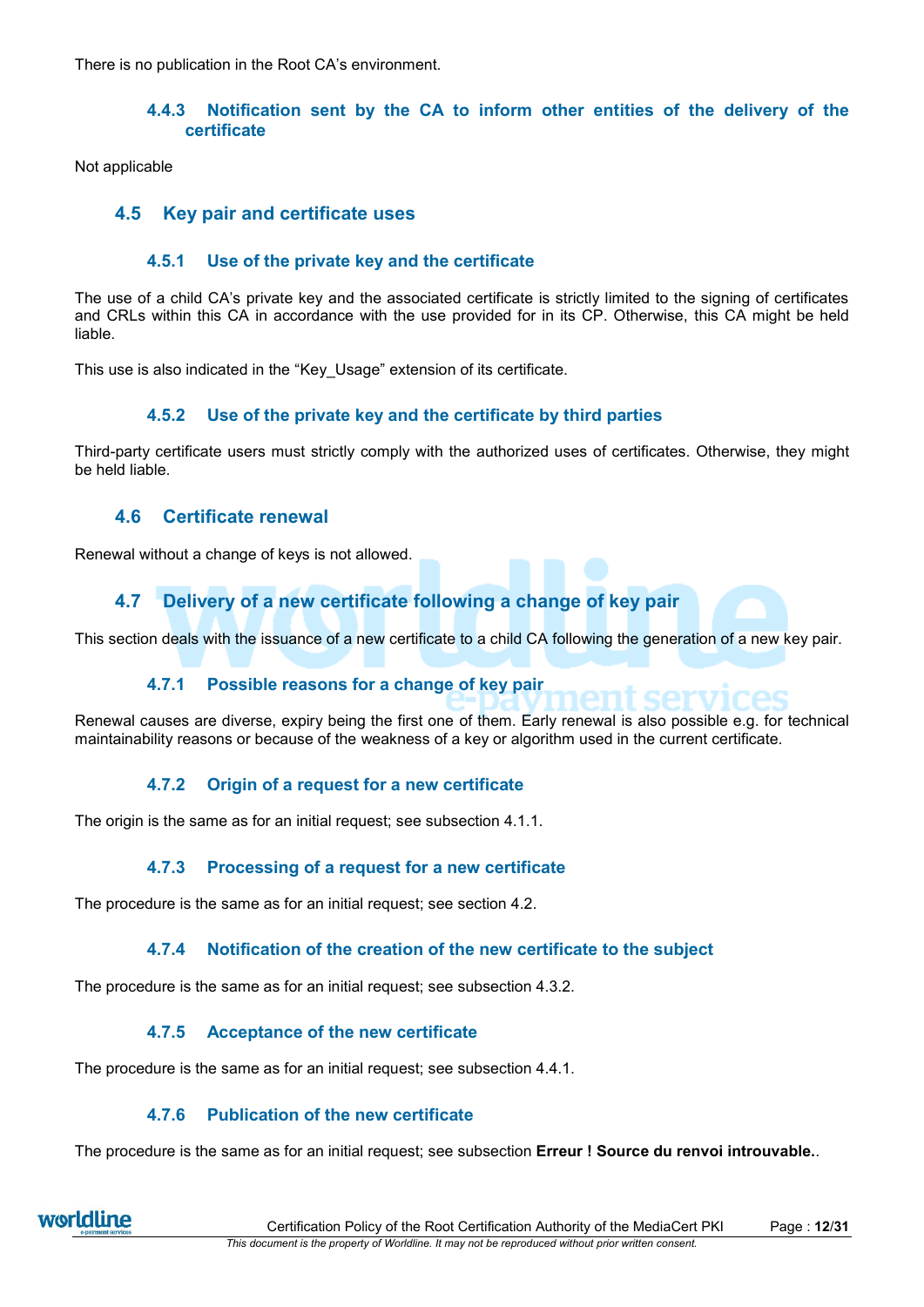# **4.7.7 Notification sent by the CA to inform other entities of the delivery of the new certificate**

The procedure is the same as for an initial request; see subsection [4.4.3.](#page-11-0)

# **4.8 Certificate modification**

Certificate modification is prohibited by this CP.

# **4.9 Revocation and suspension of certificates**

### **4.9.1 Possible causes of revocation**

#### **4.9.1.1 Child CA's certificate**

There are many possible causes of revocation e.g.

- an error detected in the content of the certificate that appeared after the key ceremony,
- cessation of activity,
- The private key is compromised, suspected of being compromised, is lost or stolen.
- regulatory changes in the algorithms used.

#### **4.9.1.2 Root CA's certificate**

Possible causes of revocation are also numerous, including notably

- cessation of activity, or
- The private key is compromised, suspected of being compromised, is lost or stolen.

In this case, all child Certification Authorities must be revoked beforehand, and a final CARL must be published before the final shutdown.

## **4.9.2 Origin of a revocation request**

This type of revocation can only be requested after consultation between:

- the entity responsible for this CA.
- the MediaCert Committee.
- The CISO in charge of the CA.

#### **4.9.3 Revocation request processing**

This operation requires that the Root CA be reactivated and that several trusted roles of the PKI be present which must be summoned.

The revocation is performed during a key ceremony on the Root CA, through a graphical interface of the PKI software. This results in the immediate publication of a new CARL that is made available to the entity responsible for this CA. An official report of the session is also produced.

If the revocation concerns the root CA, all child CAs must be revoked beforehand.

## **4.9.4 Time allotted to request the revocation**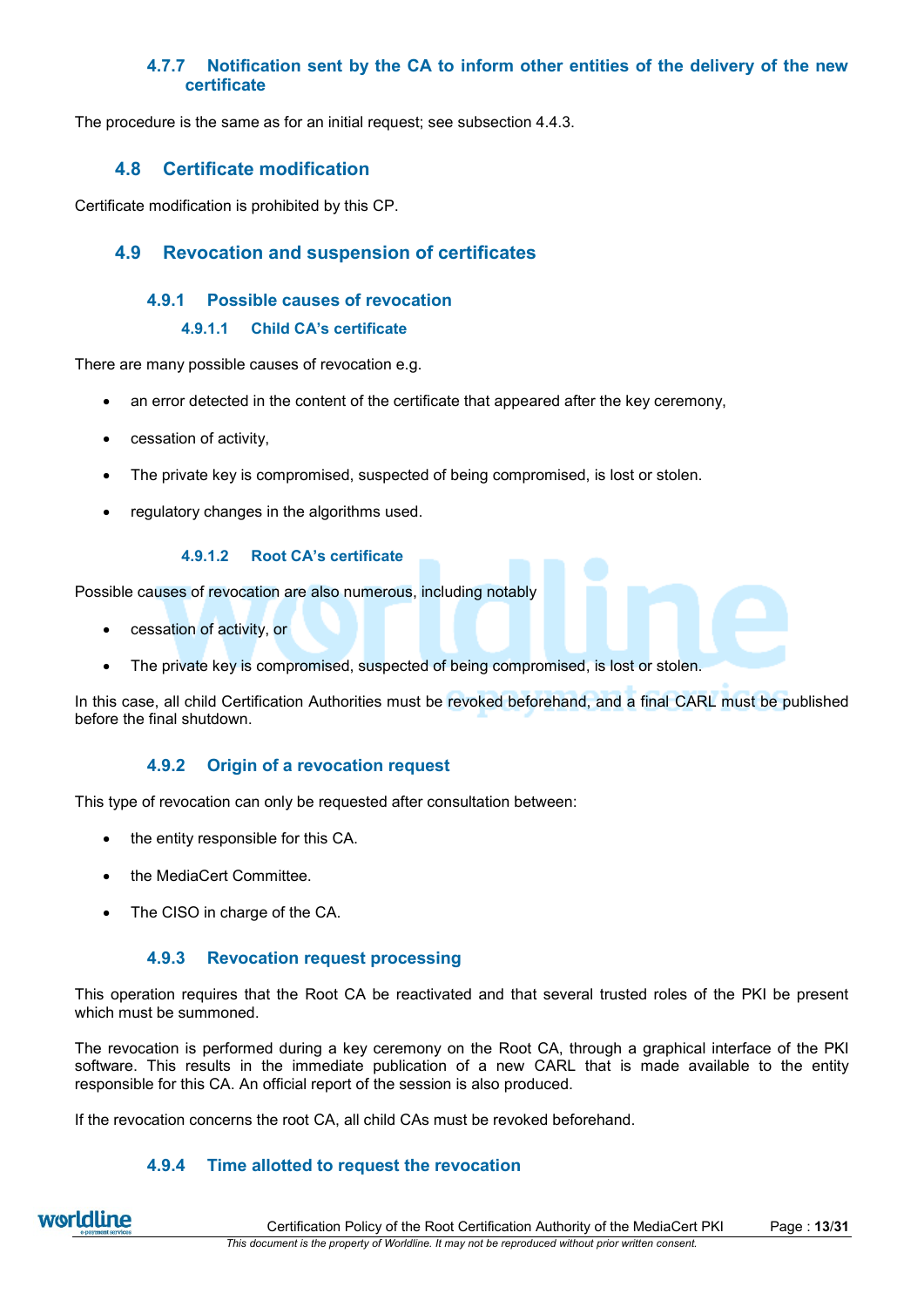As soon as the decision is made, the administrators are contacted so the revocation session is organized.

## **4.9.5 Time needed by the Root CA to process a revocation request**

This operation requires that the Root CA be reactivated and that several roles be present, which must be summoned. It can be performed within 48 working hours of the request.

### **4.9.6 Requirements with regard to the verification of the revocation by certificate users**

There is no systematic requirement for the applications that use MediaCert certificates to check CARLs and CRLs.

The CARL is made available to third-party applications that make this verification using a file.

### **4.9.7 CARL generation frequency**

CARLs are generated on each revocation operation or by default every 12 months. However, a new CARL may be published following the revocation of a child CA.

### **4.9.8 CARL publication deadline**

A CARL is published 24 working hours after its generation at the latest.

#### **4.9.9 Availability of an online system for verifying the revocation and statuses of certificates**

Service not provided.

### **4.9.10 Requirements with regard to the online verification of revoked certificates by certificate users**

e-payment services

Not applicable

#### **4.9.11 Other ways of obtaining information about revoked certificates**

Not applicable

#### **4.9.12 Specific requirements if the private key is compromised**

If a child CA's key is compromised, the entity in charge of it must stop it immediately without waiting for the revocation session.

#### **4.9.13 Possible reasons for certificate suspension**

CAs cannot be suspended.

#### **4.9.14 Origin of a suspension request**

Not applicable

#### **4.9.15 Suspension request processing**

Not applicable

worldline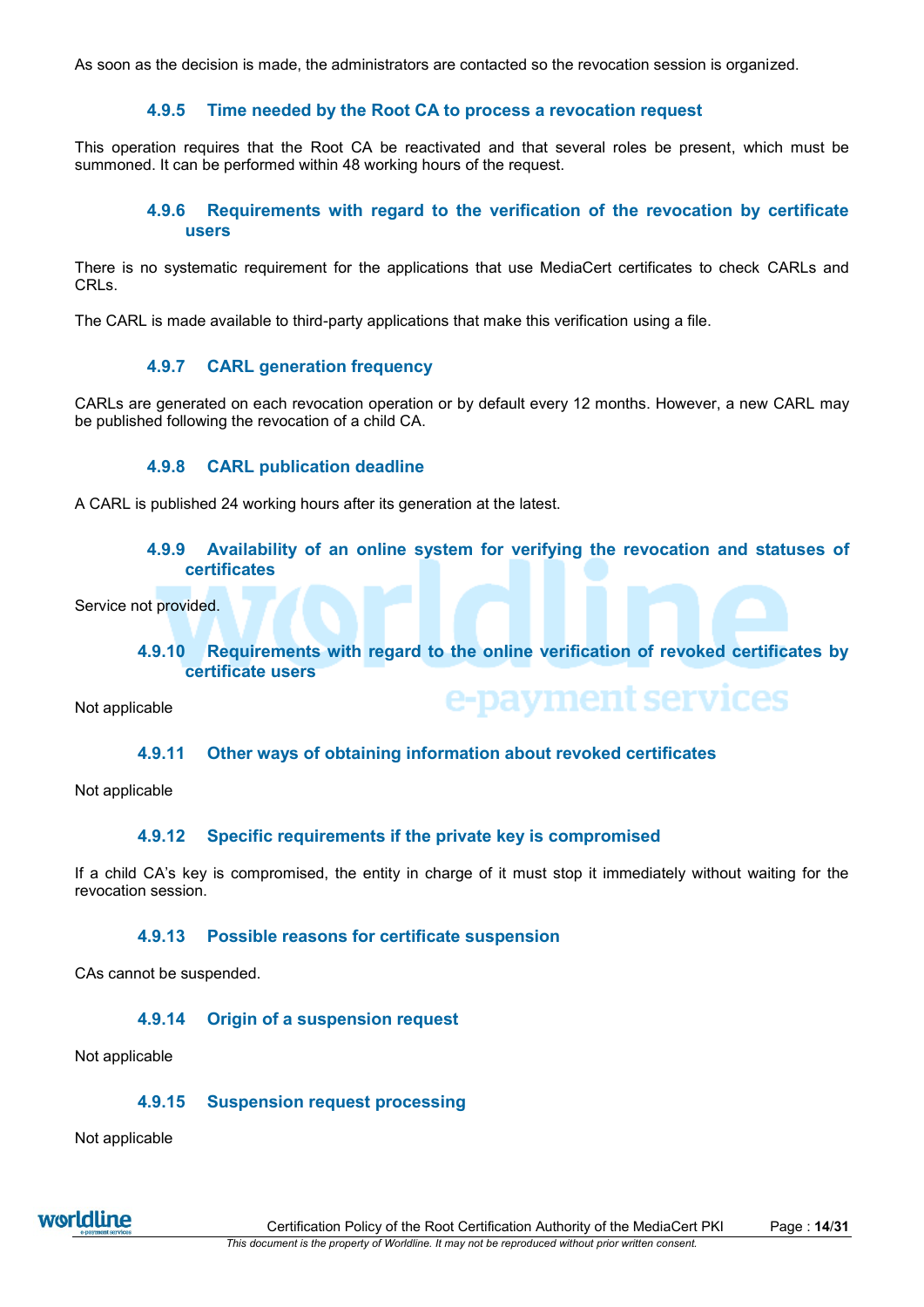Not applicable

# **4.10 Certificate status information function**

There is no certificate status information function other than the publication of CARLs. The latter are published in CRL v2 format (RFC 5280) on a website accessible via HTTP (s) at

- the address specified in section 2.2 of this CP; and
- the address specified in the Certificate issued by the OTU CA as specified in section [7](#page-24-0) of this CP.

# **4.11 End of the relationship with a child CA**

If the relationship ends, for whatever reason, the CA's certificate must be revoked.

# **4.12 Key escrow and recovery**

There is no escrow of a child CA's key at Root CA level.

The only form of escrow is the backup of the Root CA's key itself for recovery purposes should a crash occur. This backup is executed in accordance with the procedures defined by the manufacturer of the HSM used.



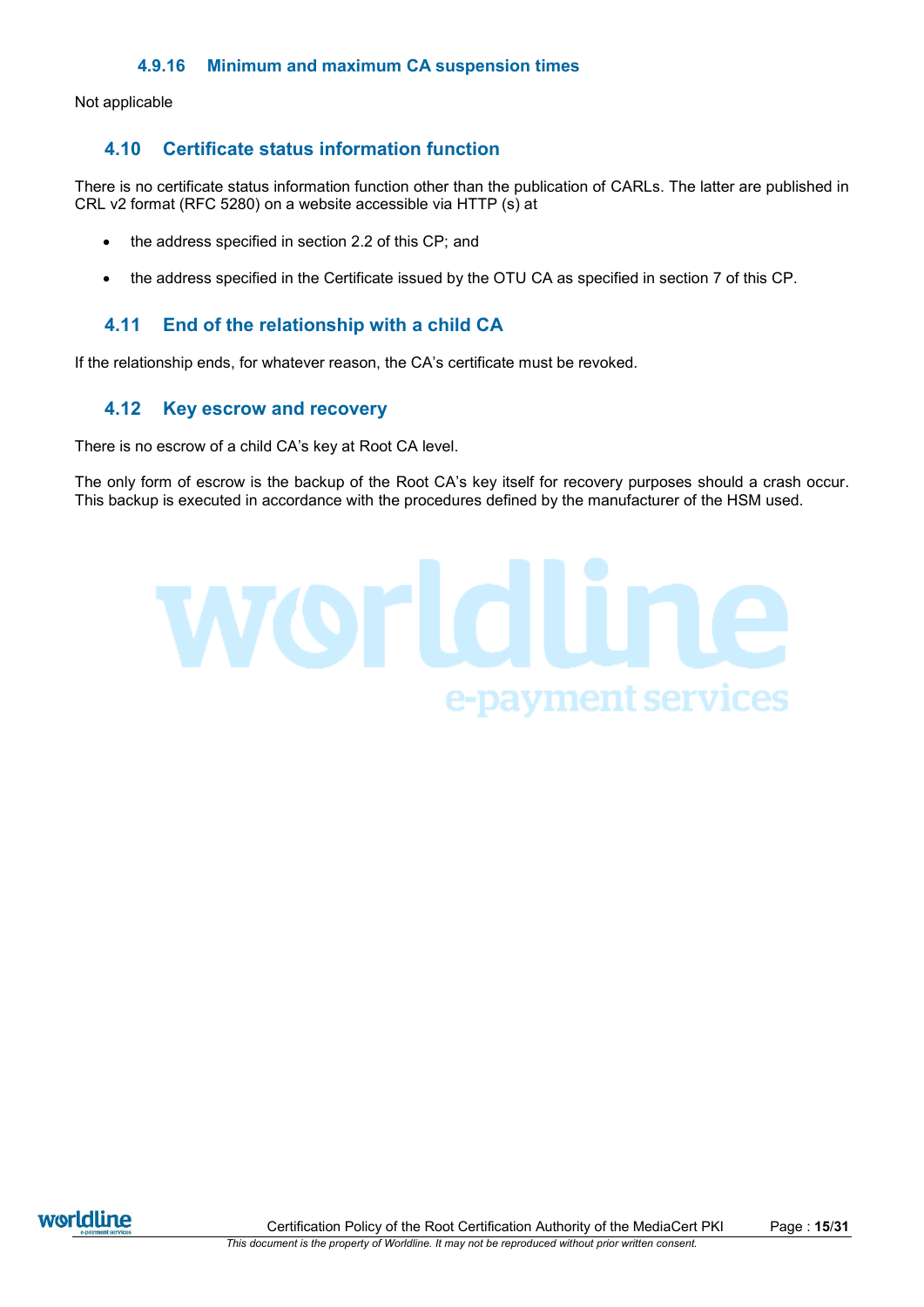# **5 Non-technical security measures**

# **5.1 Physical security measures**

Worldline hosts this Root CA in a data center that provides the necessary guarantees in terms of access control, fire safety, backups, etc.

The CA server and its HSM are installed on premises, the access to which is controlled (logs and videosurveillance) and reserved for authorized personnel.

The initialization and activation of the CA requires the presence of several complementary trusted roles.

# **5.2 Procedural security measures**

#### **5.2.1 Trusted roles**

The functions operated in the Root CA are distributed to various types of roles to ensure that knowledge is separated for sensitive tasks.

This separation is deactivated outside of key ceremonies for which different types of stakeholders of the organization may be involved depending on the operations performed:

- system administrators,
- HSM administrators,
- a system auditor,
- the Master of Ceremony,
- secret holders, and
- the center's Manager.

Their respective tasks are specified in the key ceremony scripts. ment services

#### **5.2.2 Number of persons required per task**

Depending on the type of operations performed, the number and types of roles and persons that must be present are different. The need is greatest for the creation of the CA with the server, HSM configuration, and PKI software installation phases that also involve system administrators.

## **5.2.3 Identification and authentication for each role**

The verification of stakeholders' identities is generally implicit because the persons working on this PKI are colleagues who know each other. In the opposite case (e.g. a colleague from a Worldline site located outside France), the head of the data center asks for proof of identity.

## **5.2.4 Roles that require remit separation**

Several roles can be assigned to the same person provided such concurrence does not compromise the security of the implemented functions.

# **5.3 Security measures with regard to the staff**

## **5.3.1 Required qualifications, skills and authorizations**

The staff who hold trusted roles within the MediaCert PKI are informed of the associated responsibilities (liability agreement, Certification Practice Statement) and of the procedures pertaining to system security and staff control, which they must comply with.

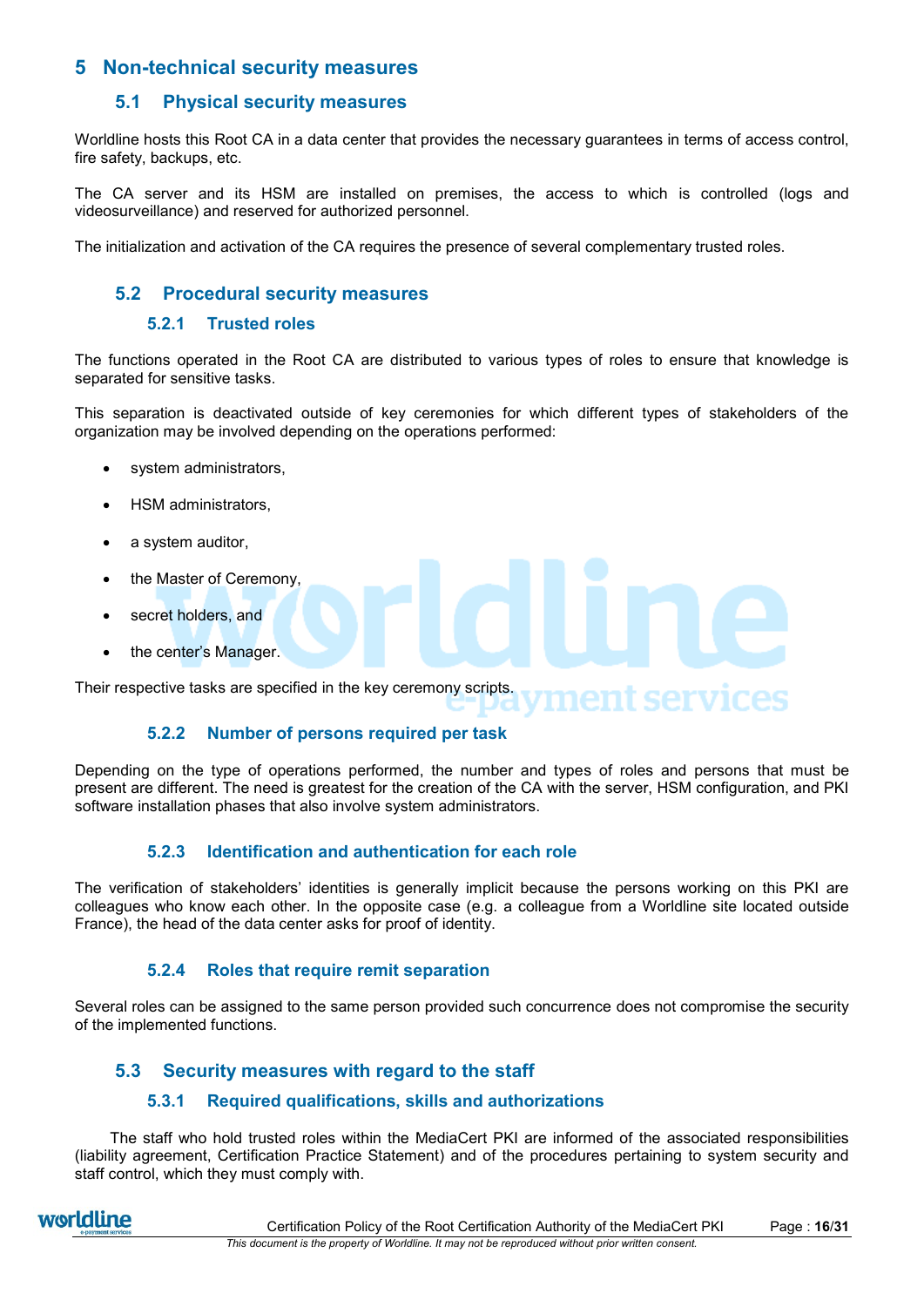Management staff are trained and aware of security and risk management to fully fulfill their responsibilities visà-vis the MediaCert PKI.

The MediaCert PKI ensures the qualification and competence of the members of its staff who hold trusted roles.

# **5.3.2 Criminal record verification procedure**

In particular, these persons must not have been convicted or find themselves in a situation where a conflict of interest exists and contravenes their remit. They give their employer a copy of bulletin number 3 of their criminal record as part of the hiring procedure and when they hand in their liability agreement.

The candidate's application file is subjected to the validation of the Human Resources department.

Criminal records are verified every three (3) years. With this in mind, a recurring yearly task of checking criminal records is put in place.

The staff in charge of operating the certification services are not responsible for the commercial aspects of these services. Moreover, they are free from any conflict of interest that could influence their way of carrying out the operations they are responsible for, and which might undermine confidence. In this regard, they undertake to confirm in writing, upon their acceptance of the trusted role within the MediaCert PKI, the absence of any conflict of interest related to the exercise of this new activity.

# **5.3.3 Basic training requirements**

The staff are trained in the CA's software, hardware and working procedures. Through the security awareness campaign, the staff have been made aware of the consequences of the operations that they are in charge of.

# **5.3.4 Continuous training requirements and frequency**

The staff concerned receive the necessary information and training before any change is made to systems, procedures, the organization or others, according to the nature of these changes.

# **5.3.5 Frequency and sequence of rotation between various assignments**

This CP formulates no requirements in this regard.

## **5.3.6 Penalties for unauthorized actions**

Worldline's by-laws indicate that appropriate administrative disciplinary sanctions are applicable in the event of a fault (failure to comply with this CPS, etc.). This is particularly recalled in the liability agreement signed by any person holding a trusted role within the MediaCert PKI.

## **5.3.7 Requirements with regard to external providers' staff**

Not applicable. Only Worldline's staff are involved in trusted roles for these applications.

## **5.3.8 Documents given to the staff**

Each person has at least the documents pertaining to the operational procedures and the specific tools that they implement, as well as the general policies and practices of the component which they work in.

# **5.4 Procedures for constituting audit data**

All the operations related to the CA are traced using computer or handwritten traces. They help ensure the audibility, traceability and accountability of operations.

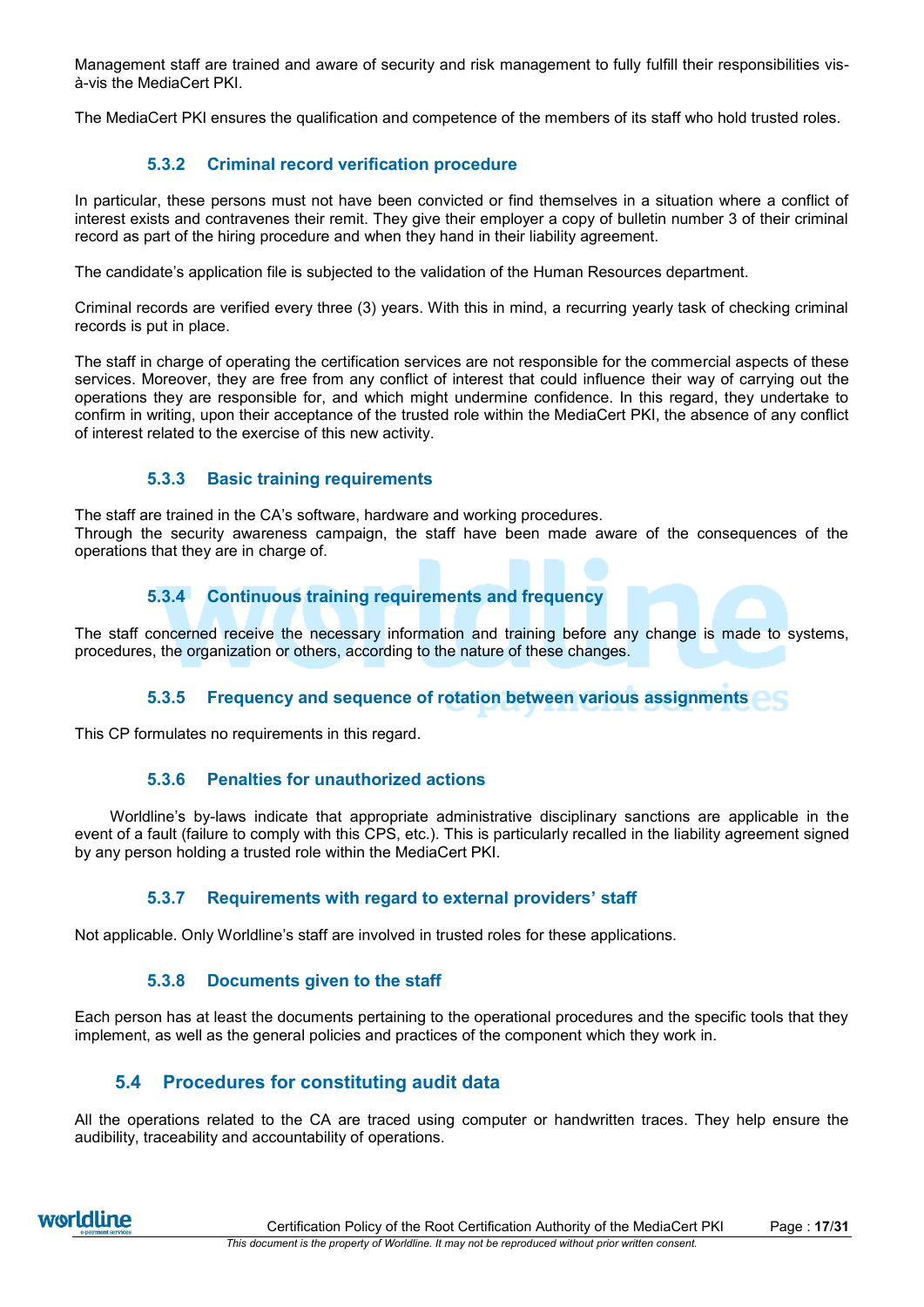# **5.4.1 Types of events to log**

Event logs explicitly include

- the identifier of the software or operator that executes the operation,
- the date and type of the operation, and
- a description.

#### **5.4.1.1 CA's computer traces**

Each component logs the events and incidents that concern it. Here is a non-exhaustive list thereof:

- startups and shutdowns of computer systems and applications;
- user account management;
- user login;
- certificate creation;
- certificate revocation;
- CARL publication.

#### **5.4.1.2 Access control**

The access control system of the premises also logs its own events on its own system.

#### **5.4.1.3 Handwritten traces**

Manual logs concern

- key ceremonies and their official reports;
- CARL creation;
- the revocation or renewal of a CA;
- interventions that require access to sensitive premises and vaults, such as the reactivation of the HSM or the restoration from backups following a failure;

e-payment services

disposal.

#### **5.4.2 Event log processing frequency**

The Root CA's logs are not checked regularly. They are only used for internal investigation and auditing purposes.

#### **5.4.3 Event log retention period**

The logs are kept throughout the life of the CA.

#### **5.4.4 Event log protection**

Both computer and handwritten logs are protected by strict access control and can only be viewed by authorized persons.

#### **5.4.5 Event log backup procedure**

Event logs are saved at the end of each key ceremony, just before the CA is deactivated.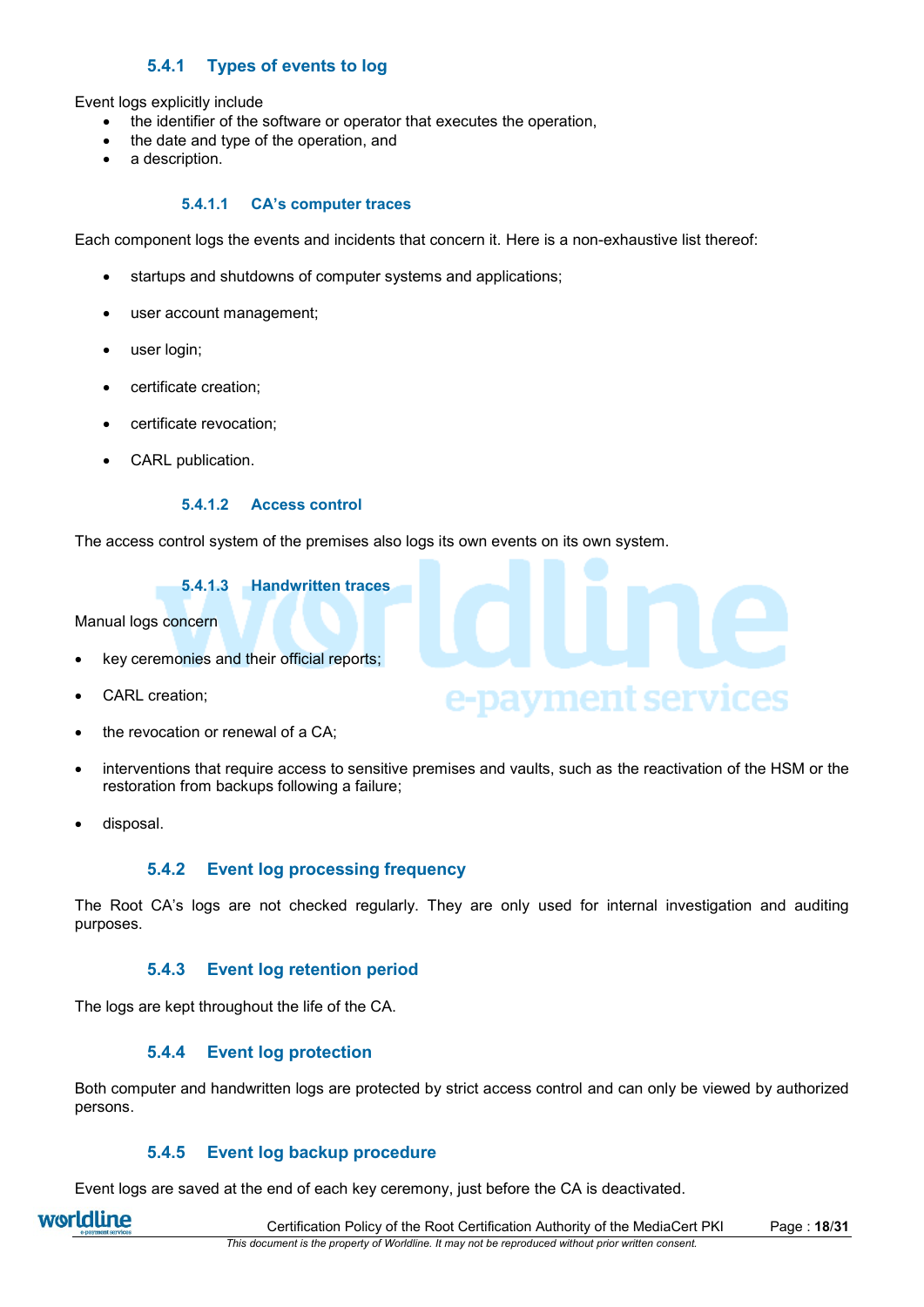## **5.4.6 Event log collection system**

This CP formulates no specific requirements in this regard.

## **5.4.7 Transmission of an event logging notification to the person responsible for this event**

This CP formulates no specific requirements in this regard.

## **5.4.8 Evaluation of vulnerabilities**

Because the CA is disabled outside of key sessions, there is no systematic, regular log analysis. It is carried out only if there if an internal investigation is needed.

# **5.5 Data archiving**

### **5.5.1 Type of data to archive**

The archiving is carried out to ensure the traceability of operations. Notably, the data that must be archived are

services

- For the CA:
- child CA certificate requests,
- revocation or renewal requests, and
- certificates and CARLs.
	- For the technical platform (server and HSM):
- the technical documents that describe IT configurations and equipment;
- software operation settings;
- operation procedure documents;
- event logs.
	- For documents:
- day book of access to sensitive premises;
- key ceremony manuals;
- versions and revisions of the CP; and
- liability agreements/terminations of trusted roles.

#### **5.5.2 Archive retention period**

Archives are kept throughout the CA's life and 3 years beyond.

## **5.5.3 Archive protection**

Depending on their form (paper-based or electronic) and their means of preservation, protection is provided by the access rights and possibly integrity check tools (e.g. for magnetic cartridges).

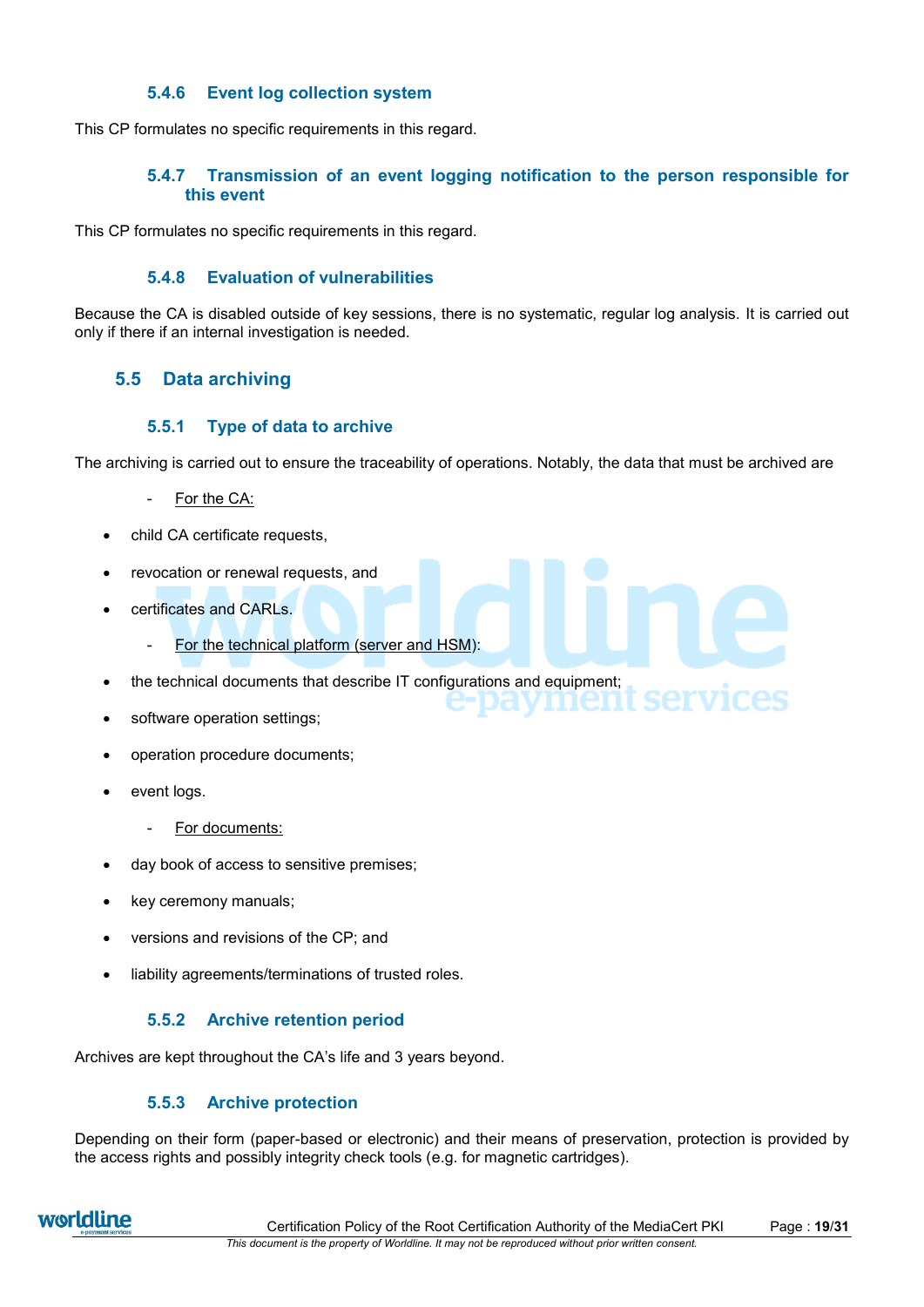# **5.5.4 Archive backup procedure**

Paper-based archives are most often digitized and deposited in document databases.

The technical operation documents are also deposited in document databases.

Computer archives are of two types:

- Information Service Management Portal (ISMP) "tickets"; and
- event logs.

#### **5.5.5 Data timestamping requirements**

The Root CA's server clock is synchronized to a reliable external source.

#### **5.5.6 Archive collection system**

The collection is organized after each key session except for ISMP "tickets" which are automatically processed.

### **5.5.7 Recovery and verification of archives**

Electronic versions are recoverable almost immediately. Paper-based versions (e.g. daily log of access to sensitive premises) are available within two working days.

# **5.6 Change of the CA's key**

The CA cannot generate a child CA certificate whose end date is later than the expiry date of its own certificate.

It must be renewed no later than its expiry or before the expiry if necessary e.g. to switch to stronger algorithms, higher key lengths, or if need be, to sign a child CA whose desired expiry is later than that of the Root CA. In this case, the old Root CA is maintained so it can revoke the CAs that it has signed and can continue publishing its CARLs. The new one is used to sign and revoke new CAs and publish its CARLs.

# **5.7 Recovery following compromise and disaster**

## **5.7.1 Procedures for reporting and handling incidents and compromises**

Worldline's staff are aware of how to handle incidents, including security incidents. In the latter case, and in accordance with our specific procedures, they open an ISMP incident with a specific object code that generates a "workflow" for the security team. This team will coordinate the analysis and the resulting actions including communication towards the entities in charge of the child CAs.

## **5.7.2 Recovery procedures should IT resources get corrupted**

Worldline has procedures, backups, maintenance contracts, and replacement hardware to restore the CA's service if a technical problem occurs.

The private key, which is the most sensitive element, is stored as a precaution in two copies on two different sites.

## **5.7.3 Recovery procedures should the private key be compromised**

If the MediaCert CA's private key is compromised or suspected of being compromised, if it is destroyed, or if the algorithm used is compromised:

After investigating the event, Worldline decides to revoke or not the Root CA's certificate.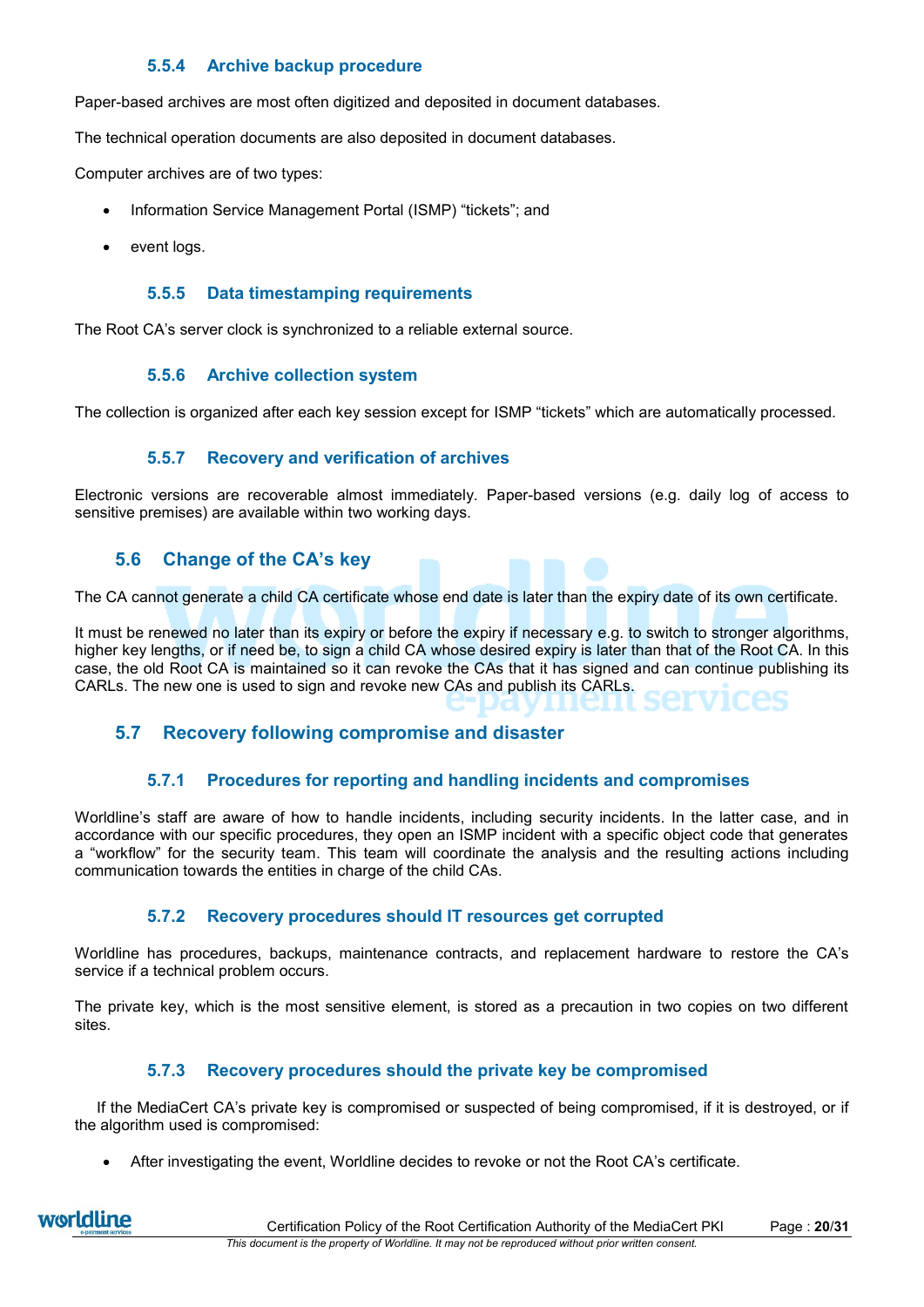- If it decides to revoke the relevant Root CA certificate:
	- $\circ$  All the certificates delivered by the child CAs and signed with their private key concerned are revoked.
	- $\circ$  All the certificates delivered by the Root CA and signed with the private key concerned are revoked.
- If an algorithm is compromised, it is replaced.
- A new key pair is generated and a new corresponding Root CA certificate is issued.
- Worldline decides on the communication plan intended for
	- o the Authorities that accredit the certificate in question [Adobe, ANSSI (*French National Cybersecurity Agency*...)]; and
	- o Subscribers and users of the child CA's certificates.

### **5.7.4 Disaster recovery**

The Root CA does not need to operate continuously; indeed, it is disabled most of the time. The backups in place make it possible to rebuild the service within a reasonable time i.e. a few days.

# **5.8 End of the PKI's life**

### **5.8.1 Activity transfer**

Not applicable

## **5.8.2 Cessation of activity**

If Worldline decided to discontinue this MediaCert activity, it would inform its partners with prior notice.

On the appointed date, a key session is organized to revoke the child CAs' keys (execution of the activity cessation plan of the child CAs), and the MediaCert Root CA's certificate. Its private key and the associated secrets are then destroyed.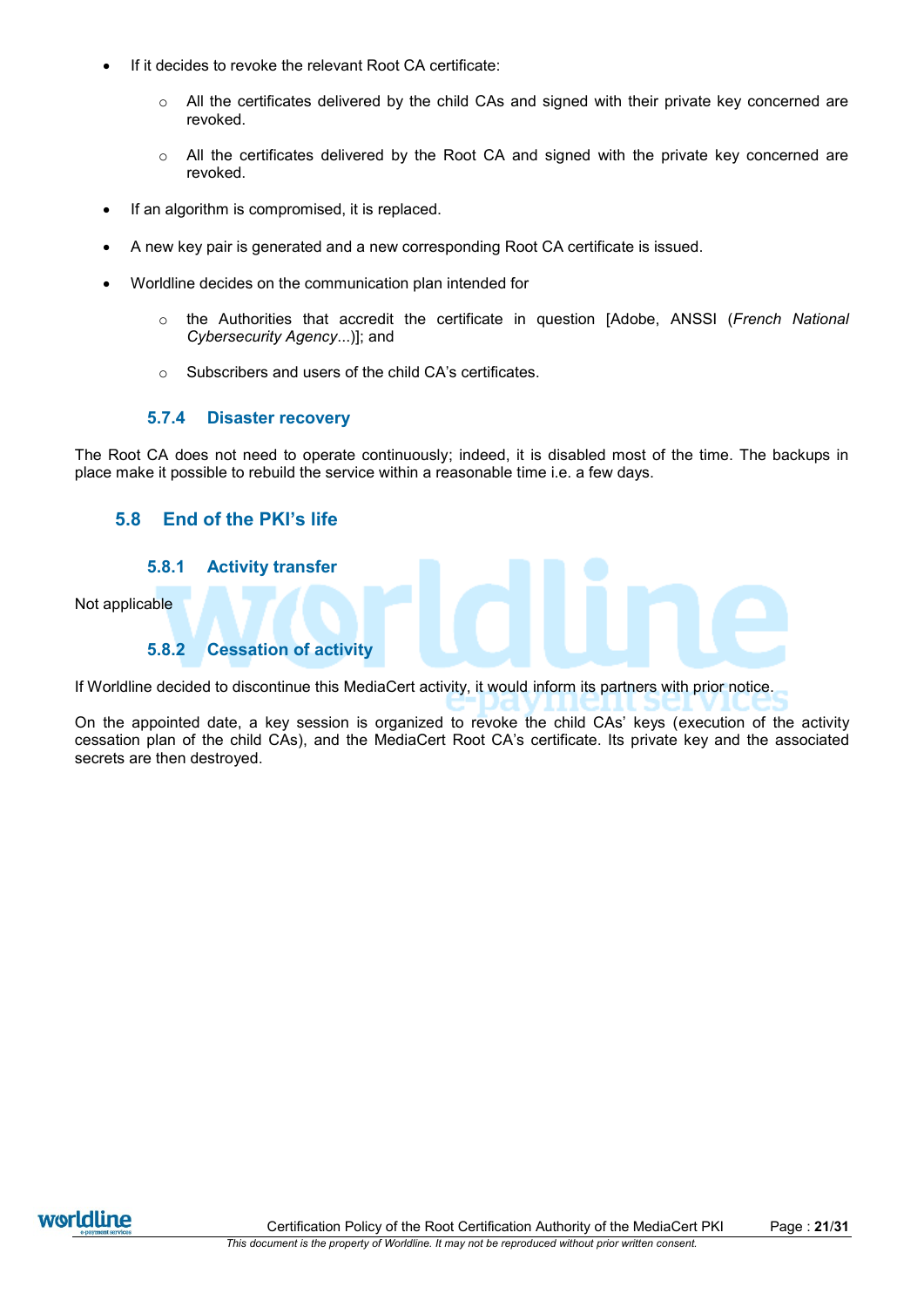# **6 Technical security measures**

# **6.1 Key pair generation and installation**

# **6.1.1 Generation of the Root CA's key pairs**

The generation of the CA's key pairs is performed in an HSM whose qualification level is described in subsection [6.2.11](#page-22-0) of this document.

This generation takes place during a key ceremony on Worldline's secure premises. Various trusted roles are involved to enable the HSM and the PKI software used.

## **6.1.2 Transmission of a child CA's private key**

Not applicable

## **6.1.3 Transmission of a child CA's public key**

It is transmitted in the form of a CSR in PKCS # 10 format, which makes it possible to check its integrity.

### **6.1.4 Transmission of the CA's public key to users**

It is transmitted via its root certificate during the signing ceremonies of the child CAs at the same time as the child certificate.

### **6.1.5 Key size**

According to the child CA's expiry and the importance of what the issued certificates will be used for, the size of its keys can be 2,048 or 4,096 bits.

## **6.1.6 Verification of the generation of key pair settings and their quality**

The quality of the generation is verified upon the receipt of the CSR by the CA. The key sizes must match the template of the relevant child CA.

## **6.1.7 Target uses of the key**

The Root CA's and child CAs' private keys are limited to signing certificates and CRLs. This is determined by the *KeyUsage* extension with the *keyCertSign* and *cRLSign* values*.* This extension is critical.

# **6.2 Security measures for the protection of private keys and for cryptographic modules**

## **6.2.1 Security standards and measures for cryptographic modules**

The CA's key pairs are generated in an HSM whose qualification level is described in subsection [6.2.11](#page-22-0) of this document.

It is located in particular in Worldline's secure data centers in Vendôme and Brussels.

## **6.2.2 Control of the private key by several persons**

The generation and activation of the CA's private key implements a shared secrets system between several trusted roles. These procedures are described in detail in the key ceremony document.

#### **6.2.3 Private key escrow**

The Root CA's or child CAs' private keys are not held in escrow.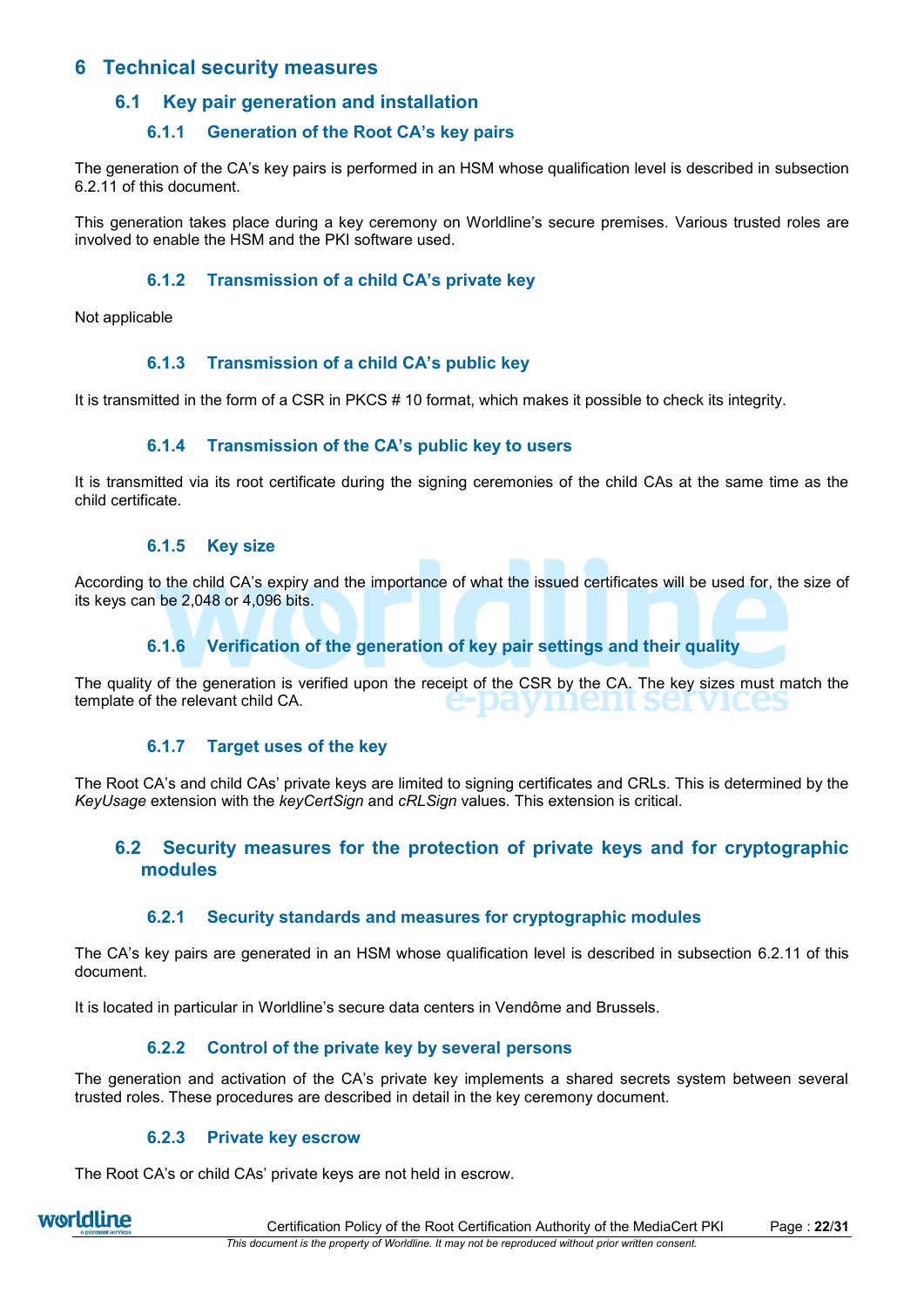# **6.2.4 Private key emergency backup**

<span id="page-22-1"></span>The Root CA's private key is saved using the HSM manufacturer's procedures. The backup consists of a file containing a cryptogram of the private key encrypted by the HSM's master key.

# **6.2.5 Archiving of the private key**

The Root CA's or its child CAs' private keys are not archived.

# **6.2.6 Transfer of the private key to or from the cryptographic module**

This transfer is only possible through the manufacturer's backup / restoration procedures; see subsection [6.2.4](#page-22-1)

# **6.2.7 Storage of a private key into a cryptographic module**

The private key is stored in an HSM evaluated as defined in subsection [6.2.11](#page-22-0) or encrypted with the HSM's master key of in the case of external backups, in accordance with the manufacturer's backup procedures.

## **6.2.8 Private key activation method**

The CA's private key can be activated only during a key ceremony, with multiple trusted roles being present and holding the HSM's activation data and parts of its master key.

## **6.2.9 Private key deactivation method**

The private key is disabled by removing the HSM after the backup and uninstalling the HSM's software.

# **6.2.10 Private key destruction method**

The private key can be destroyed by an HSM administrator after its activation. In addition, all backups must be destroyed either through secure deletion software or by physically destroying the removable backup media.

# **6.2.11 Level of qualification of the cryptographic module and authentication devices**

<span id="page-22-0"></span>The HSM used is FIPS 140-2 L3 certified.

# **6.3 Other aspects of key pair management**

## **6.3.1 Archiving of public keys**

The public keys of the root CA and each child CA are archived as part of the MediaCert PKI's data.

## **6.3.2 Key pair and certificate life spans**

The Root CA cannot issue a child CA certificate that has a life span longer than its own. The life span of key pairs and certificates are defined in particular within certificates.

# **6.4 Activation data**

## **6.4.1 Generation and installation of activation data**

The HSM's activation data are generated during the key ceremony of initialization of the Root CA.

# **6.4.2 Protection of activation data**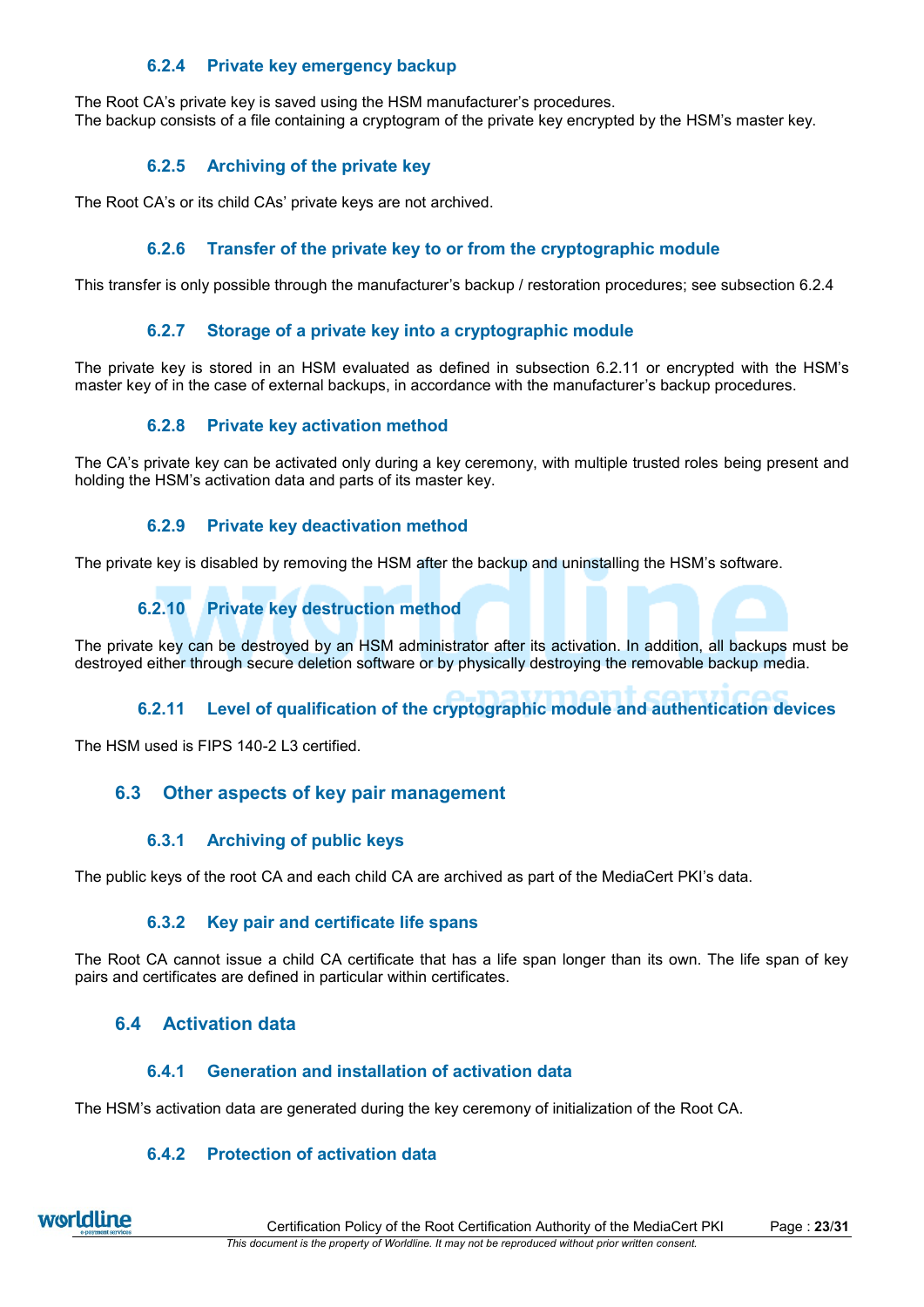These data are under the responsibility of the secret holders who have safes to keep them in a secure environment.

# **6.4.3 Other aspects pertaining to activation data**

This CP formulates no specific requirements in this regard.

# **6.5 IT systems security measures**

### **6.5.1 Technical security requirements specific to IT systems**

The server hosting the Root CA meets the following security objectives:

- user identification and authentication for accessing the system;
- use session management (disconnection after idle time, file access restrictions according to roles...);
- management of users' accounts and rights;
- access protection through an internal firewall; and
- traceability of operations.

#### **6.5.2 Evaluation of IT systems**

This CP formulates no specific requirements in this regard.

# **6.6 Security measures for systems throughout their life cycles**

## **6.6.1 Security measures with regard to system development**

Not applicable since the CA relies solely on external software packages without any extra development.

#### **6.6.2 Security management measures**

If certain software packages have to be upgraded, they are tested beforehand in an acceptance tests environment. The resulting changes are reflected in the operating manuals and are logged.

## **6.6.3 Evaluation of the security of systems' life cycles**

This CP formulates no specific requirements in this regard.

## **6.7 Network security measures**

The CA's server is not connected to any network outside of key ceremony operations during which a private, closed network is specifically set up.

## **6.8 Timestamping system**

The server's clock is synchronized to a reliable external source.

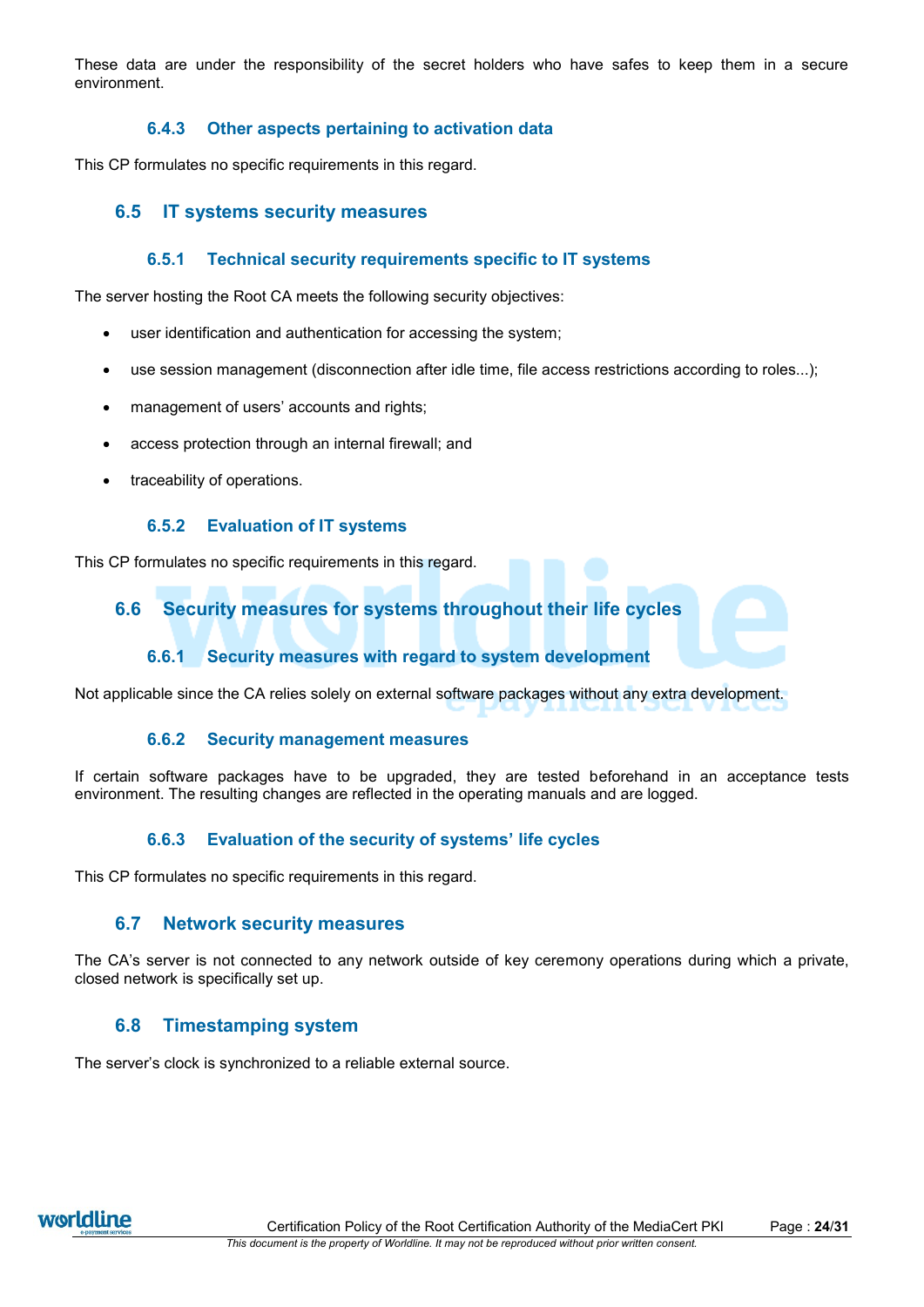# **7 Certificate, OCSP and CRL profiles**

# <span id="page-24-0"></span>**7.1 Certificate profiles**

The certificates issued by the OTU CA contain the following basic fields:

- **Version**: version of the X.509 certificate (v3);
- **Serial number**: serial number of the certificate (value unique to each issued certificate);
- **Signature**: OID of the algorithm used by the CA to sign the certificate;
- **Issuer:** value of the DN (X.500) of the CA that issues the certificate;
- **Validity**: activation and expiry dates of the certificate;
- **Subject:** value of the DN (X.500) of the equipment;
- **Subject Public Key Info** OID of the algorithm and value of the public key of the equipment
- **Extensions**: extension list.

These fields are supplemented by extensions that can be critical or non-critical. They are a combination of extensions from the child CAs' CSRs, and extensions imposed by the certificate template at Root CA level.

# **7.1.1 Certificate of the MediaCert PKI's Root CA**

All these fields are signed with the Root CA's private key. Two fields are used for this signature:

- **Signature**: OID of the algorithm used, and
- **Signature Value**: result of the signature.

The root certificate is defined below. It is presented in two parts: basic fields and extensions. The information described below is indicative, since the data of the root certificate have evidentiary value.

e-payment services

| <b>Fields</b>           |           | <b>Value</b>                                    |
|-------------------------|-----------|-------------------------------------------------|
| Version                 |           | V3 (Value: 2)                                   |
| Serial number           |           | 66:a7:15:98:de:e3:46:da                         |
| Signature               |           | sha256WithRSAEncryption (1.2.840.113549.1.1.11) |
|                         | С         | FR.                                             |
| <b>Issuer</b>           | Ω         | Atos Worldline                                  |
|                         | Οl        | 0002 378901946                                  |
|                         | CN        | AC Racine - Root CA - 2012                      |
| Validity                |           | 21 years                                        |
|                         | С         | FR.                                             |
| Subject                 | O         | Atos Worldline                                  |
|                         | OU        | 0002 378901946                                  |
|                         | <b>CN</b> | AC Racine - Root CA - 2012                      |
| Subject Public Key Info |           | RSA 4096 bits                                   |

#### *Extensions*

*Basic fields*

| EAWINDIVII               |          |                                                       |  |  |
|--------------------------|----------|-------------------------------------------------------|--|--|
| <b>Fields</b>            | Critical | <b>Value</b>                                          |  |  |
| Authority Key Identifier | Νo       | 11 28 8e f4 56 7b cf bd 80 cb 31 9d 42 82 ed 4a 5c ef |  |  |

worldline

Certification Policy of the Root Certification Authority of the MediaCert PKI Page : **25**/**31**

*This document is the property of Worldline. It may not be reproduced without prior written consent.*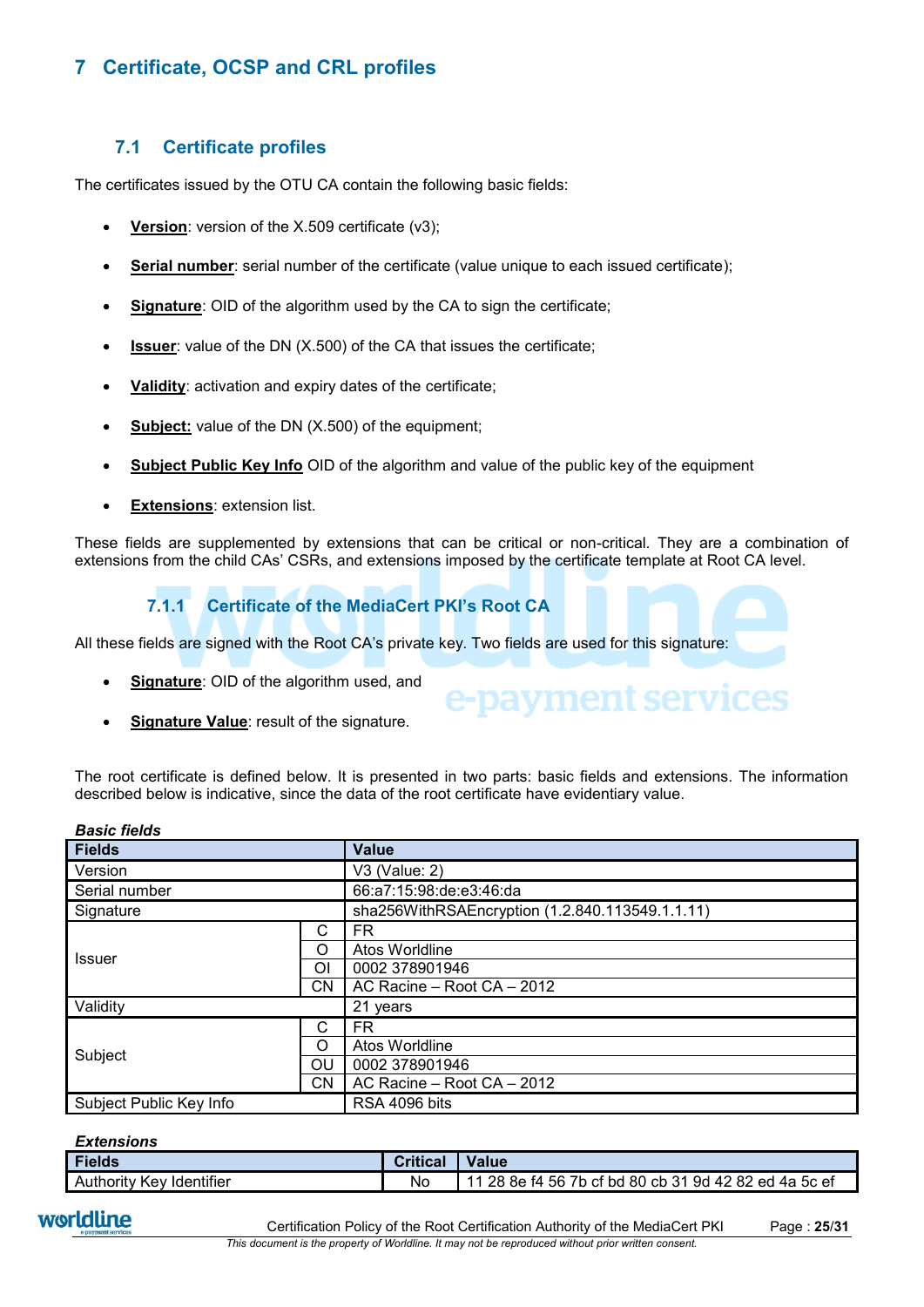|                                |                              |     | 25 a7                                                          |
|--------------------------------|------------------------------|-----|----------------------------------------------------------------|
| Subject Key Identifier         |                              | No. | 11 28 8e f4 56 7b cf bd 80 cb 31 9d 42 82 ed 4a 5c ef<br>25 a7 |
| Key Usage                      |                              | Yes | keyCertSign, CRLSign                                           |
|                                | <b>Certificate Authority</b> | No. | true                                                           |
| <b>Basic Constraint</b>        | Maximum Path                 |     | 4                                                              |
|                                | Length                       |     |                                                                |
|                                | policyIdentifier             | No. | 1.2.250.1.111.12.4.1                                           |
| <b>Certificate Policies</b>    | policyQualifierId            |     | 1.3.6.1.5.5.7.2.1                                              |
|                                | qualifier                    |     | http://www.mediacert.com                                       |
| <b>CRL Distribution Points</b> |                              | No  | http://root.mediacert.com/LatestCRL <sup>[1]</sup>             |

# **7.1.2 Child CAs' certificates**

The template of a child CA must be described in its own CP. It must comply with all the technical constraints defined in this CP.

# **7.2 CARL profile**

The CARLs issued contain the following fields:

- Version : version of the CRL standard (v2 RFC 5280);
- **Signature**: OID of the algorithm used by the CA to sign the CARL;
- **Issuer**: value of the DN (X.500) of the CA that issues the CARL;
- **This Update**: date on which this CARL update was generated;
- **Next Update**: date on which the next CARL update will be generated;
- **Revoked Certificates**: list of the revoked certificates with their serial numbers, revocation dates, and reasons
- **CRL Extensions** : extension list

All these fields are signed with the Root CA's private key. Two fields are used for this signature:

- **Signature**: OID of the algorithm used, and
- **Signature Value: result of the signature.**

The template used is defined below. It is presented in two parts: basic fields and extensions.

| טטוס חטש  |                                                 |  |  |  |
|-----------|-------------------------------------------------|--|--|--|
|           | <b>Value</b>                                    |  |  |  |
|           | V2 (Value: 1)                                   |  |  |  |
|           | sha256WithRSAEncryption (1.2.840.113549.1.1.11) |  |  |  |
| С         | FR                                              |  |  |  |
| ∩         | Atos Worldline                                  |  |  |  |
| OU        | 0002 378901946                                  |  |  |  |
| <b>CN</b> | AC Racine - Root CA - 2012                      |  |  |  |
|           | CRL issuance date                               |  |  |  |
|           | CRL issuance date + 12 months                   |  |  |  |
|           |                                                 |  |  |  |

*Basic fields*

This URL is given for informational purposes. The URL that prevails is the one contained in the Certificate.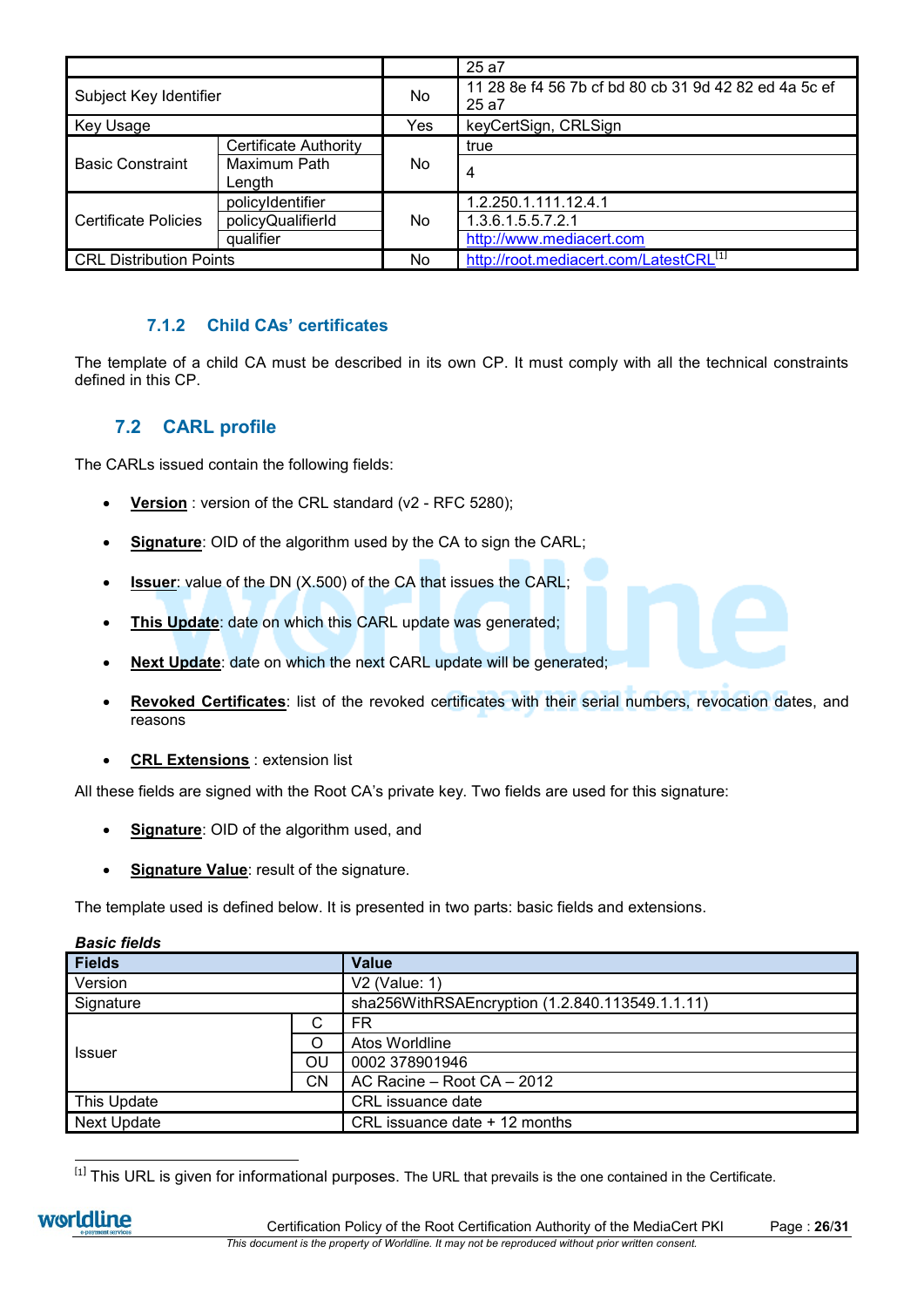## *Extensions*

| <b>Fields</b>            | <b>Critical</b> | Value                                                       |
|--------------------------|-----------------|-------------------------------------------------------------|
| Authority Key Identifier | No              | 11 28 8e f4 56 7b cf bd 80 cb 31 9d 42 82 ed 4a 5c ef 25 a7 |
| <b>CRL Number</b>        | No              | <sub>-</sub> AR number                                      |

# **7.3 OCSP profile**

The Root CA does not implement any OSCP-type services.





Certification Policy of the Root Certification Authority of the MediaCert PKI Page : **27**/**31** *This document is the property of Worldline. It may not be reproduced without prior written consent.*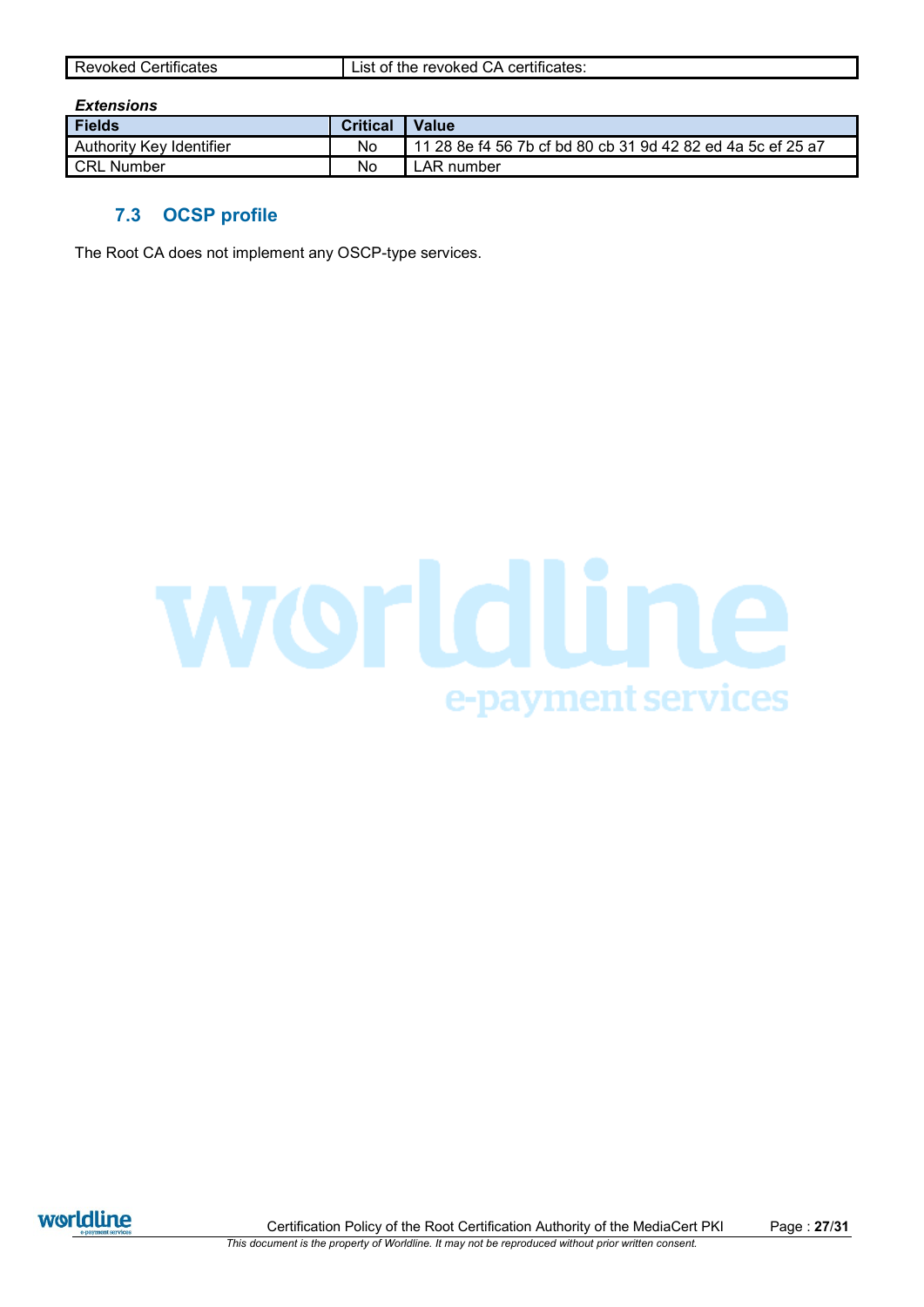# **8 Compliance audit and other evaluations**

# **8.1 Frequency and circumstances of evaluations**

Every other year, Worldline performs a default compliance audit involving a key ceremony.

# **8.2 Auditors' identities and qualifications**

The audit is performed by an entity in charge of compliance audits and which is independent of the MediaCert Root CA.

# **8.3 Relationships between auditors and audited entities**

This entity is different from the one that administers the MediaCert Root CA.

# **8.4 Subjects covered by audits**

These audits are carried out through sampling and mainly aim to verify compliance with this CP.

# **8.5 Actions carried out following audit conclusions**

The remarks are taken into account within a reasonable time and at the latest for the next key session (signing or revocation of a CA, publication of a CARL).

# **8.6 Publication of results** The audit is the subject of an internal report.e-payment services

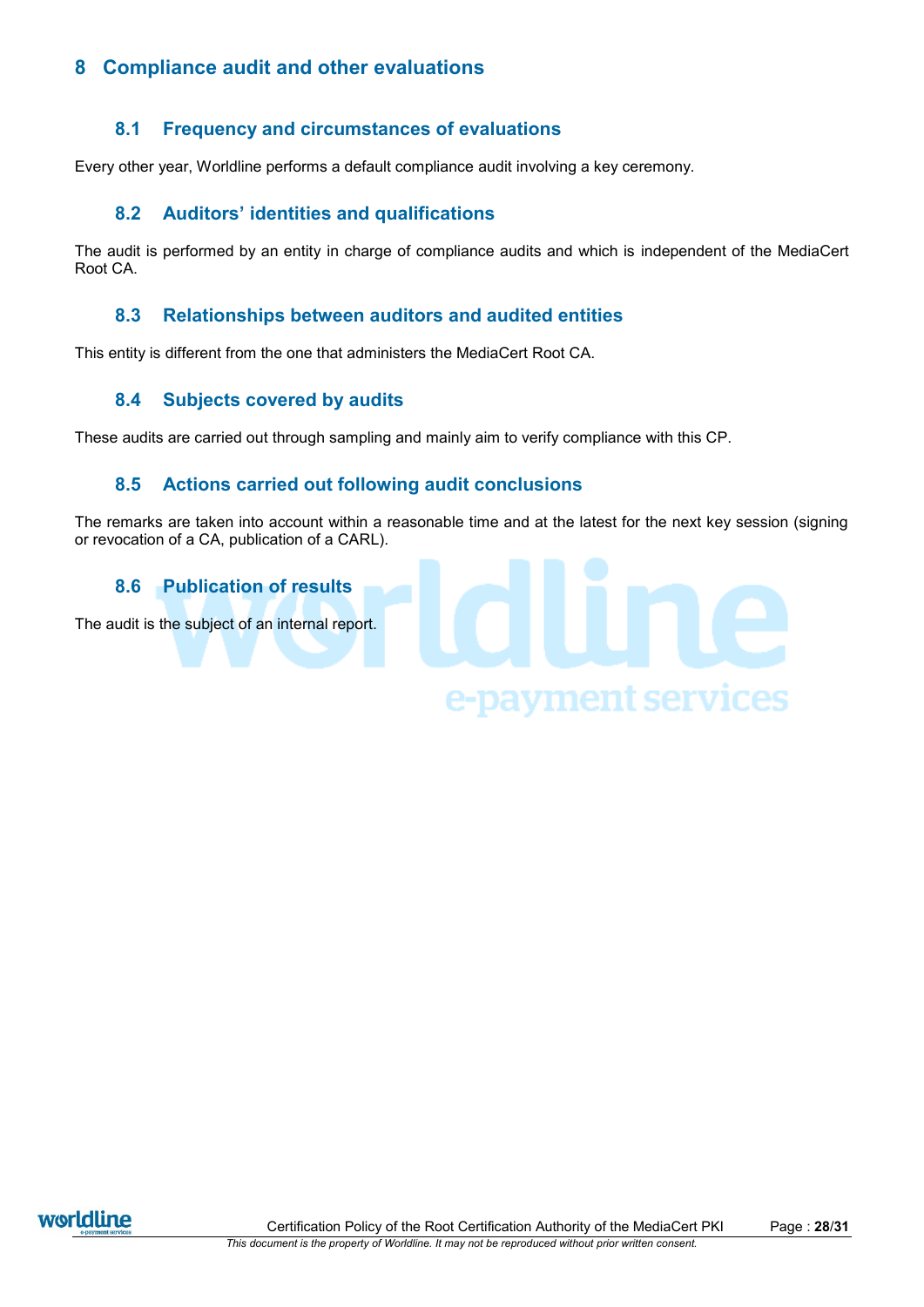# **9 Other business and legal issues**

# **9.1 Prices**

Not applicable since this is an internal PKI.

# **9.2 Financial liability**

Not applicable. If applicable, the child CA would be held liable.

# **9.3 Confidentiality of professional data**

Worldline, as Head of the MediaCert PKI, implements the necessary means to ensure the protection of confidential data including:

- the Root CA's private key:
- the activation data of this key and of the HSM used; and
- the CA's information and technical documents.

# **9.4 Protection of personal data**

Not applicable since the data processed by the MediaCert PKI does not contain any personal data.

# **9.5 Intellectual and industrial property rights**

This CP formulates no specific requirements in this regard.

# **9.6 Contractual interpretations and guarantees**

The MediaCert Root CA ensures that

 The private key is protected (integrity and confidentiality) during its generation and throughout the validity periods of the key and activation data.

t serv

- Key pairs and certificates are used in the context for which they were issued, in accordance with the applications defined in section [1.4](#page-5-0) of this CP.
- The public information specified in section [2.2](#page-7-0) of this document is published in a durable, secure manner.
- It will subject itself to the compliance verifications carried out by internal external auditors, and will implement their recommendations.
- Internal operation and use procedures will be properly documented.
- Consistency is maintained between this CP and its associated CPS.
- The trusted staff will be made aware of their obligations.

Worldline ensures that certificate management complies with the requirements specified in the CP and this CPS of the MediaCert PKI.

# **9.7 Limited guarantee**

Not applicable

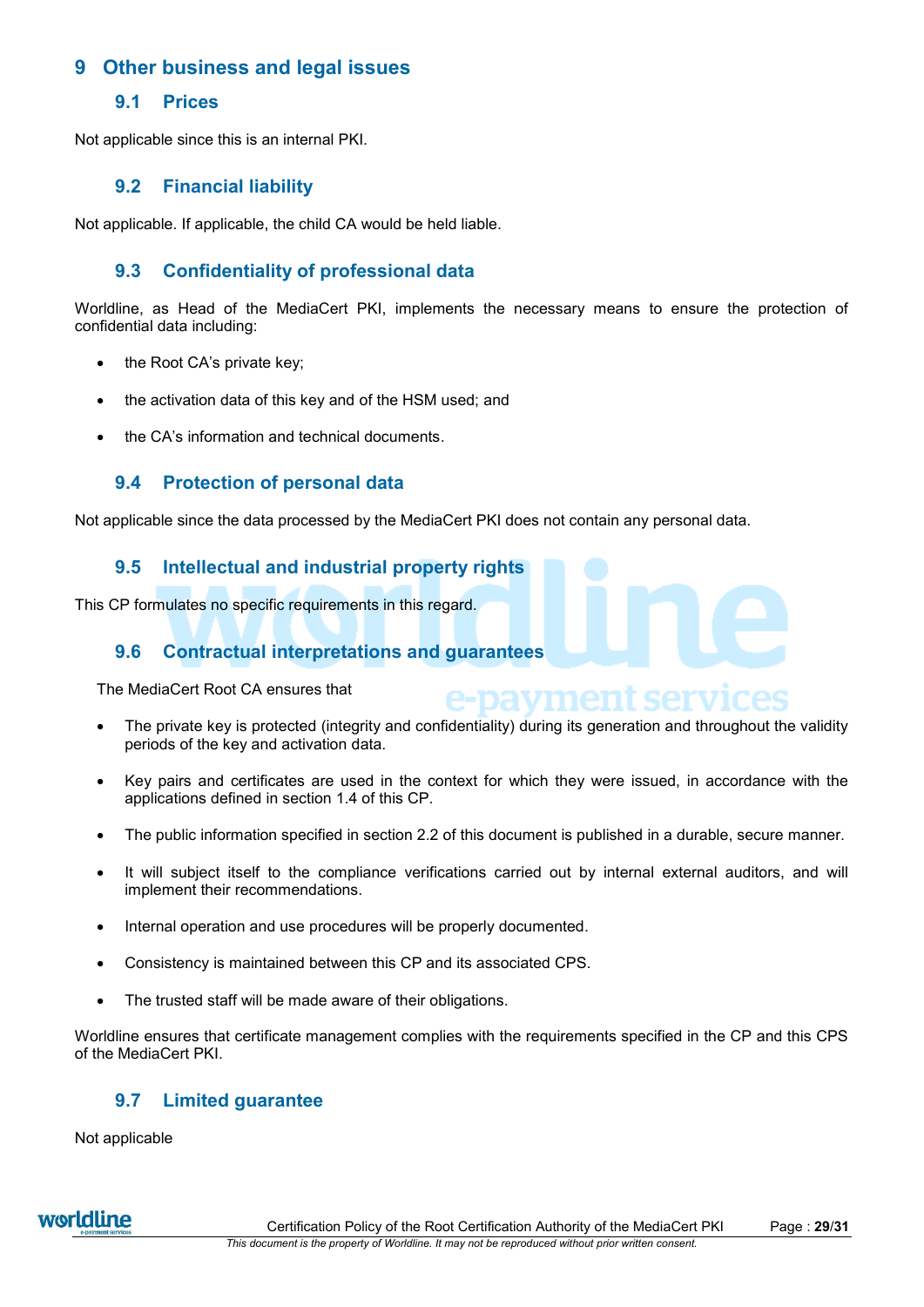# **9.8 Limited liability**

Not applicable

# **9.9 Indemnification**

Not applicable

# **9.10 Validity period and early expiry of the CP**

### **9.10.1 Validity period**

The CA's CP remains in force until the last certificate issued in accordance with it expires.

### **9.10.2 Early end of validity**

Compliance work due to a change in the CP does not affect the certificates that have already been issued.

### **9.10.3 Effects of expiry - Clauses that remain applicable**

This CP formulates no specific requirements in this regard.

# **9.11 Individual notifications and communications between participants**

In the event of a significant change in the Root CA, the entities responsible for the child CAs are informed in advance, within a reasonable time.

# **9.12 Amendments to the CP**

The MediaCert Committee is in charge of any amendment made to this CP. The CP may evolve to be consistent with the CA. In the event of a major change, the OID must be modified, which leads to an early renewal of the CA. mer

## **9.13 Dispute resolution clause**

Potential conflicts are settled internally between:

- the entity responsible for this CA; and
- the MediaCert Committee

## **9.14 Jurisdiction**

Not applicable

# **9.15 Compliance with laws and regulations**

Not applicable

# **9.16 Miscellaneous clauses**

Not applicable

# **9.17 Other clauses**

Not applicable

worldline